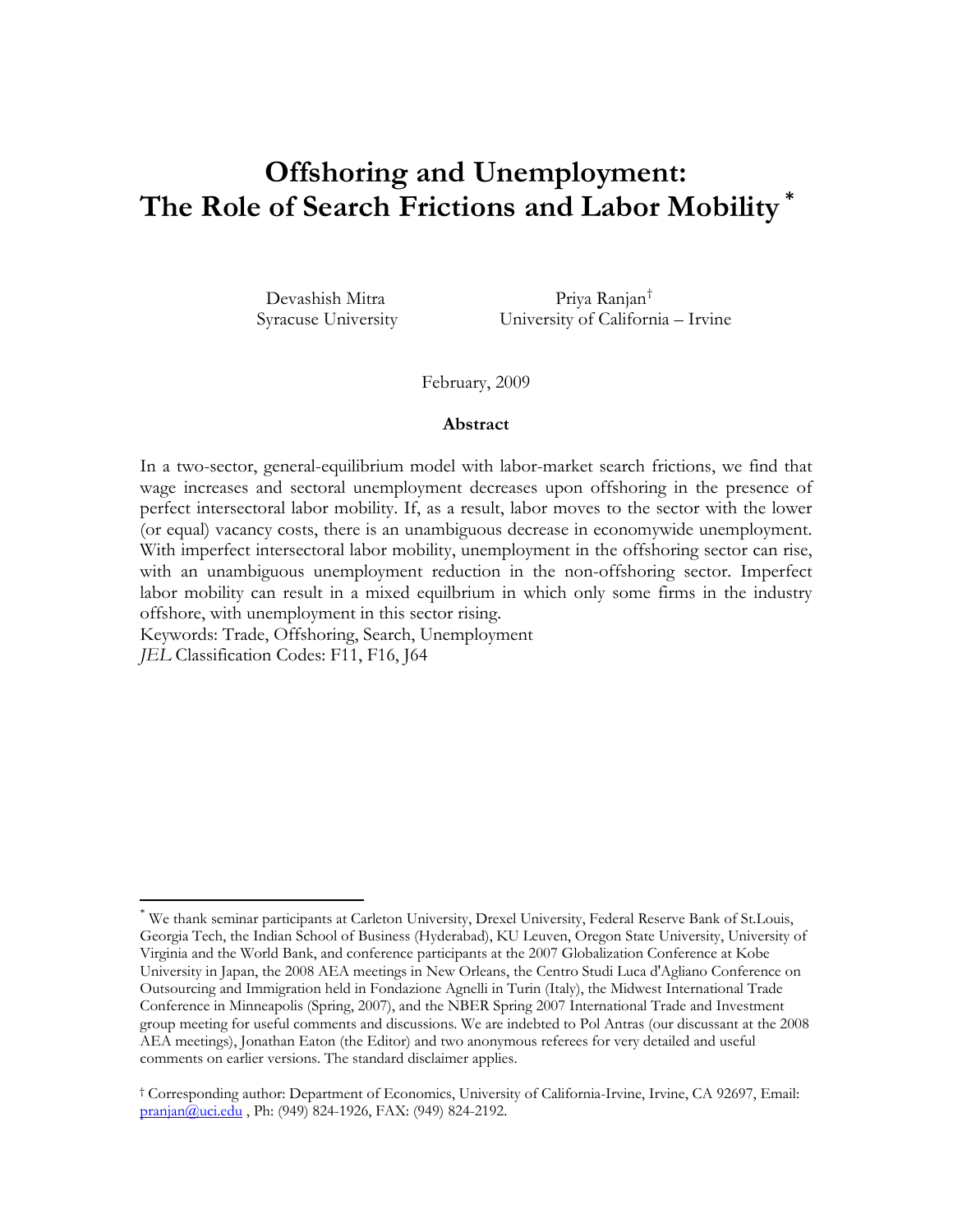# 1 Introduction

"Offshoring" is the sourcing of inputs (goods and services) from foreign countries. When production of these inputs moves to foreign countries, the fear at home is that jobs will be lost and unemployment will rise. In the recent past, this has become an important political issue. The remarks by Greg Mankiw, when he was Head of the President's Council of Economic Advisers, that "outsourcing is just a new way of doing international trade" and is "a good thing" came under sharp attack from prominent politicians from both sides of the aisle. Recent estimates by Forrester Research of job losses due to offshoring equaling a total of 3.3 million white collar jobs by 2015 and the prediction by Deloitte Research of the outsourcing of 2 million Önancial sector jobs by the year 2009 have drawn a lot of attention from politicians and journalists (Drezner, 2004), even though these job losses are only a small fraction of the total number unemployed, especially when we take into account the fact that these losses will be spread over many years.<sup>1</sup> Furthermore, statements by IT executives have added fuel to this fire. One such statement was made by an IBM executive who said "[Globalization] means shifting a lot of jobs, opening a lot of locations in places we had never dreamt of before, going where there is low-cost labor, low-cost competition, shifting jobs offshore", while another statement was made by Hewlett-Packard CEO Carly Fiorina in her testimony before Congress that "there is no job that is Americaís God-given right anymore" (Drezner, 2004). The alarming estimates by Bardhan and Kroll (2003) and McKinsey (2005) that 11 percent of our jobs are potentially at risk of being offshored have provided anti-offshoring politicians with more ammunition for their position on this issue.

While the relation between offshoring and unemployment has been an important issue for politicians, the media and the public, there has hardly been any careful theoretical analysis of this relationship by economists. In this paper, in order to study the impact of offshoring on sectoral and economywide rates of unemployment, we construct a two-sector, general-equilibrium model in which unemployment is caused by search frictions a la Pissarides  $(2000)<sup>2</sup>$ . There is a single factor of production, labor. Firms in one sector, called sector Z; use labor to produce two inputs which are then assembled into output. The production of one of these inputs (production input) can be offshored, but the other input (headquarter services) must be produced using domestic labor only. There is another sector,  $X$ , that uses only domestic labor to produce its output. Goods  $Z$  and  $X$  are combined to produce the consumption good  $C$ .

<sup>&</sup>lt;sup>1</sup>The average number of gross job losses per week in the US is about 500,000 (Blinder, 2006). Also see Bhagwati, Panagariya and Srinivasan (2004) on the plausibility and magnitudes of available estimates of the unemployment effects of offshoring.

<sup>2</sup>For a comprehensive survey of the search-theoretic literature on unemployment, see Rogerson, Shimer and Wright (2005).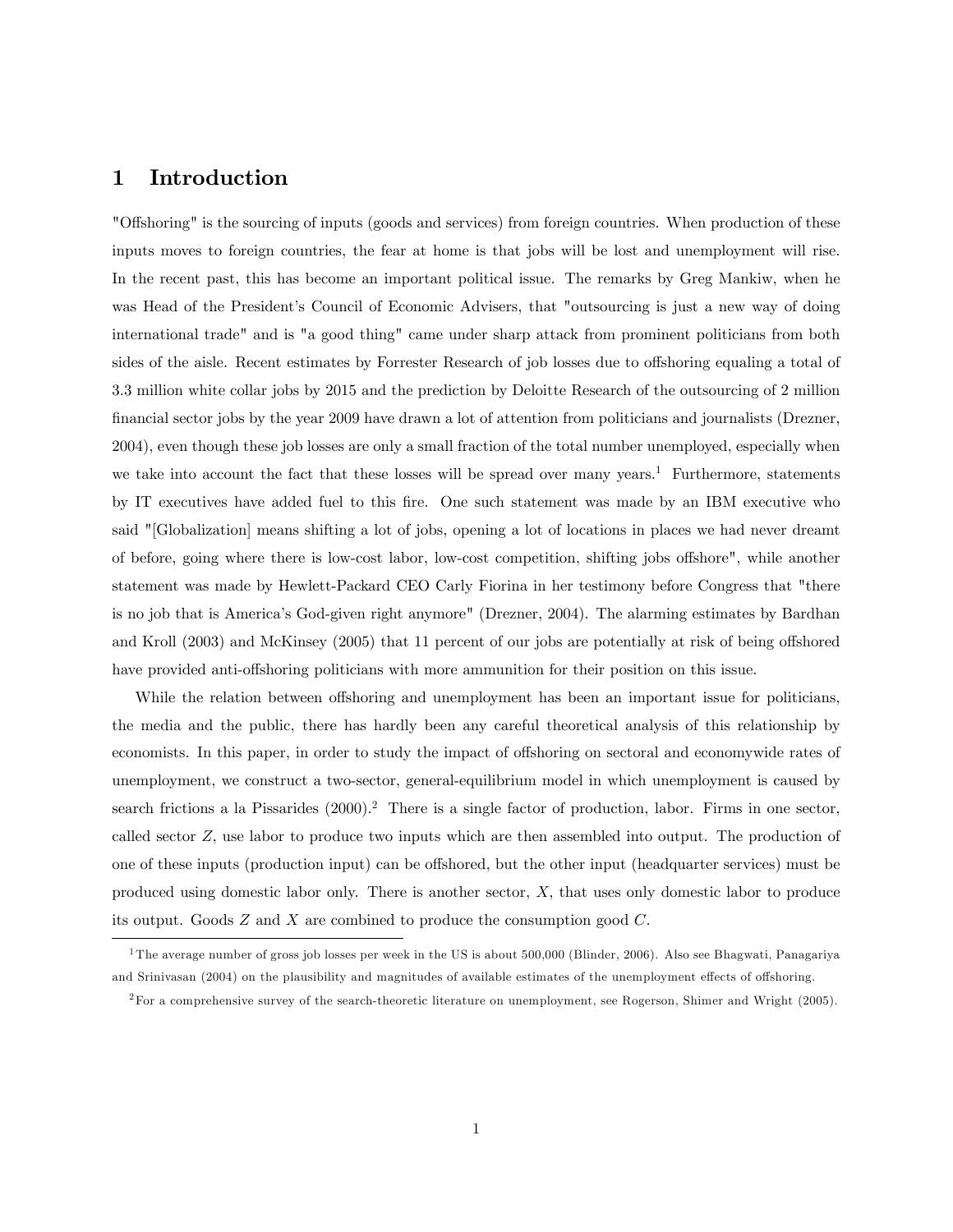An important result of this paper is that in the presence of perfect intersectoral labor mobility, offshoring leads to wage increases and unemployment reductions in both sectors. The very basic intuition is that there will be gains from international trade which in this case takes the form of offshoring. In a truly single-factor model, this would mean that this factor of production gains from trade, and that explains why, when labor is intersectorally perfectly mobile, real wage increases and unemployment declines. When there are impediments to intersectoral labor mobility, it is possible for unemployment to increase in the Z sector (offshoring sector), however, unemployment in the  $X$  sector must decrease. The very basic intuition is that with impediments to labor mobility, we are effectively moving away from a one-sector model. Thus, even with overall gains from trade, we can have winners and losers. When labor is totally immobile across sectors, in our set up we truly have a two-factor model, and both factors need not necessarily be winners from offshoring (trade). Since offshoring is similar to a technological improvement in in the  $Z$  sector, the relative supply of  $Z$  increases and its relative price falls as a result (the relative price of  $X$  rises). Given that  $X$ -sector labor has to win from trade due to the positive relative price effect in its favor, the only possible loser, if at all there is one, is Z-sector labor.

Moving from the very basic to more detailed intuition, offshoring reduces the cost of production and hence the relative price of good  $Z$ , since one of the inputs is offshored and is cheaper. The resulting increase in the relative price of the non-offshoring sector  $X$  leads to greater job creation and hence reduced unemployment there. The impact of offshoring on Z-sector unemployment depends on the relative strengths of two mutually opposing forces, namely the decrease in the relative price of  $Z$ , and the increase in the marginal product of workers engaged in headquarter activities there (each such worker now working with more production input, since it is cheaper). In the presence of perfect labor mobility, the no arbitrage condition ensures that the second effect dominates and that increases job creation and wages in sector Z. Otherwise, labor would keep flowing out of this sector. Even though offshoring of the production input destroys the jobs of workers engaged in the production of this input in the Z sector, additional Z-sector headquarter jobs and X-sector jobs, in excess of the production jobs offshored, are created.

In the imperfect labor mobility case, it is possible in the  $Z$  sector for the negative relative price effect to dominate the positive productivity effect. Among many factors, the net effect will also depend on the per-unit cost post offshoring of the input that has been offshored. If this cost is low enough, we get complete offshoring of the production of the offshorable input. The reason is that in this case the domestic demand for good Z is very high. Therefore, all domestic employment in that sector has to be used in headquarter activity to be combined with a large amount of the cheap imported input (whose production has been offshored). For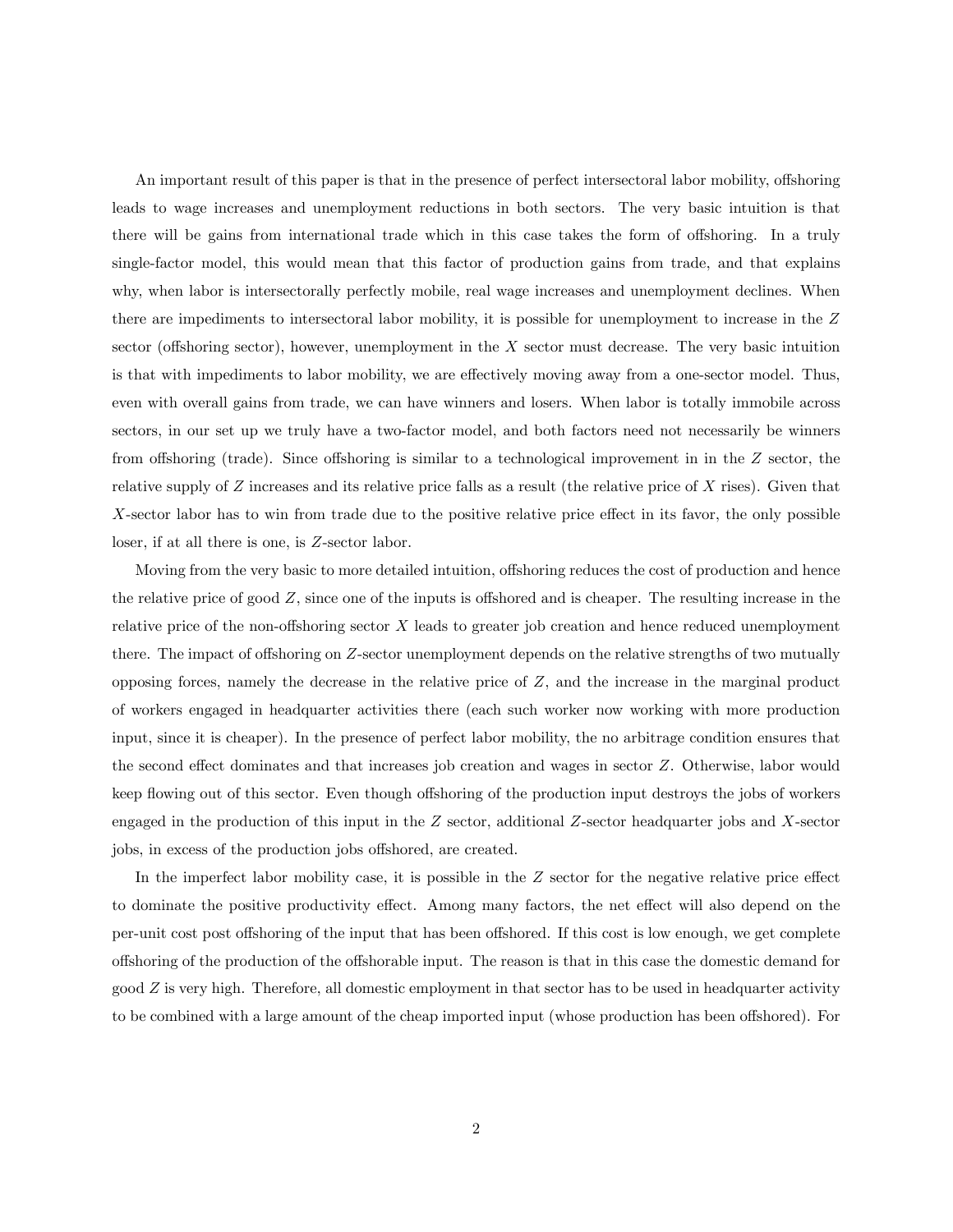low enough cost of offshoring, we get an increase in wage and a reduction in unemployment in the  $Z$  sector, as a very large amount of the imported input per unit of headquarter labor yields a very high marginal product of domestic headquarter labor in that sector.

At relatively high costs of the offshored input (even though lower than the autarky cost of producing that input at home), we get incomplete offshoring (mixed equilibrium) where some firms offshore and others do not. Wages in the Z sector are lower and unemployment there higher as compared to autarky. The intuition here is as follows: At these levels of offshoring costs, the price of  $Z$  is not low enough for the quantity demanded to call for complete offshoring. Firms in the incomplete offshoring case are indifferent in the offshoring equilibrium between offshoring and not offshoring. This means that the domestic cost of producing the offshorable input gets equalized to the cost of the imported offshored input, which brings the domestic wage down and the unemployment up relative to autarky. Incomplete offshoring makes domestic labor and the imported input perfect substitutes at the margin. This channel of competitive pressure on the domestic price of labor goes away when there is complete offshoring. Thus, the relationship between offshoring costs and sectoral unemployment (and wage) in sector  $Z$  is non-monotonic in the imperfect mobility case.

The impact of offshoring on overall economywide unemployment (even though sectoral unemployment rates fall in both sectors) also depends on how the structure or the composition of the economy changes. The exception is the case where, in addition to perfect intersectoral labor mobility, the search costs and hence unemployment rates (and the reduction in them upon offshoring) in the two sectors are identical and equal to the overall economywide unemployment rate (and its reduction). Now maintaning perfect labor mobility, when search costs (and therefore equilibrium unemployment rates) are made unequal across the two sectors, whether the overall unemployment rate goes up or down will also depend on which sector's share in the economy's labor force expands. This is true even though we have unambiguously falling sectoral unemployment rates. Since the employment share of the offshoring sector (sector  $Z$ ) falls upon offshoring for most of the parameter space, aggregate unemployment for those parameter values will fall if this sector has the higher search cost (higher unemployment rate). Obviously, there is ambiguity in the opposite case, where the search cost is smaller in the Z sector.

Our theoretical results are consistent with the empirical results of Amiti and Wei (2005a, b) for the US and the UK. They find no support for the "anxiety" of "massive job losses" associated with offshore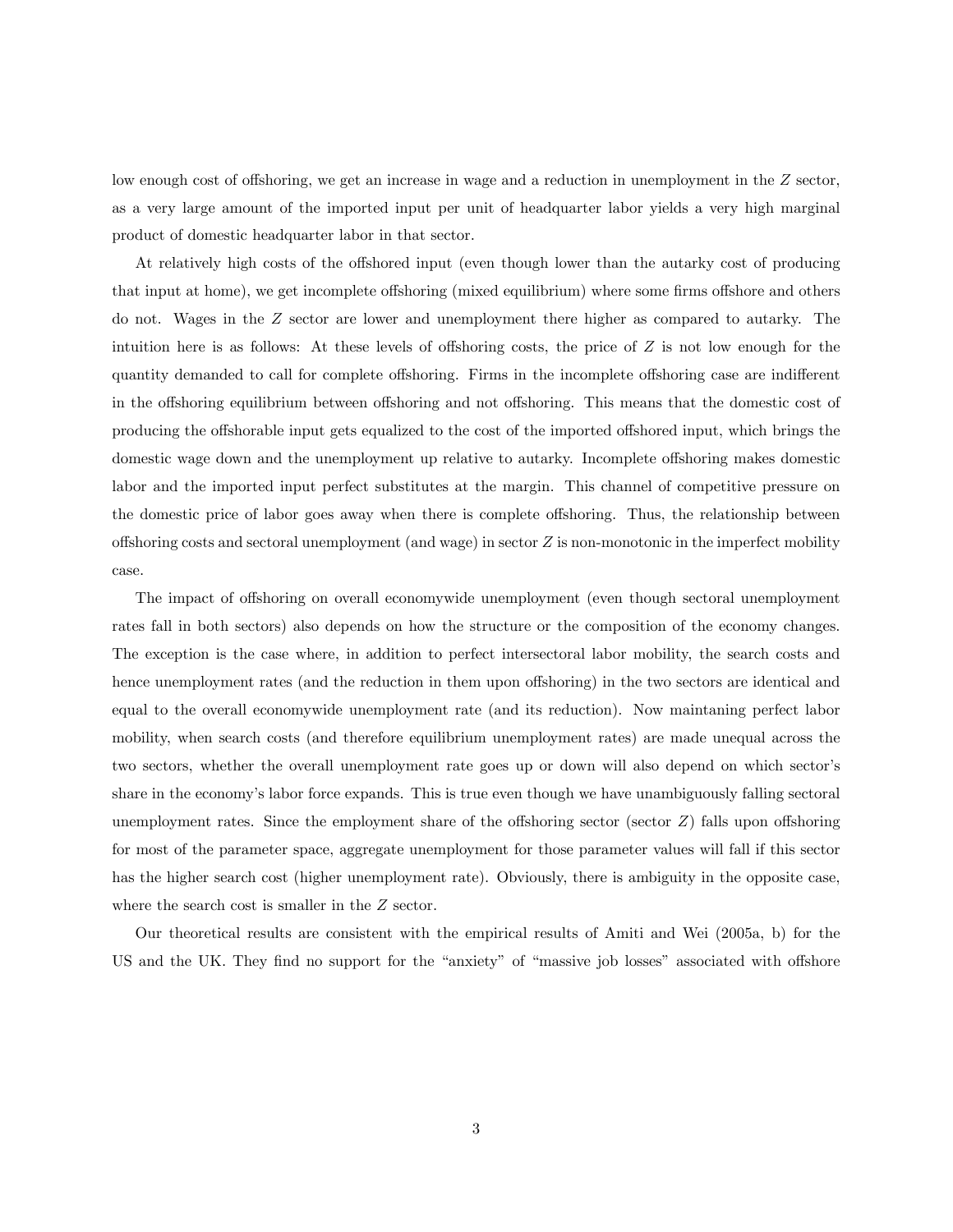outsourcing from developed to developing countries.<sup>3</sup> Using data on 78 sectors in the UK for the period 1992-2001, they find no evidence in support of a negative relationship between employment and outsourcing. In fact, in many of their specifications the relationship is positive. In the US case, they find a very small, negative effect of offshoring on employment if the economy is decomposed into 450 narrowly defined sectors which disappears when one looks at more broadly defined 96 sectors. Alongside this result, they also find a positive relationship between offshoring and productivity. These results are consistent with opposing effects on employment (and unemployment) created by offshoring. In this context, Amiti and Wei (2005a) write: ìOn the one hand, every job lost is a job lost. On the other hand, Örms that have outsourced may become more efficient and expand employment in other lines of work. If firms relocate their relatively inefficient parts of the production process to another country, where they can be produced more cheaply, they can expand their output in production for which they have comparative advantage. These productivity benefits can translate into lower prices generating further demand and hence create more jobs. This job creation effect could in principle offset job losses due to outsourcing." This intuition is consistent with the channels in our model and the reason for obtaining a result that shows a reduction in sectoral and overall unemployment as a result of offshoring.

A discussion of the related theoretical literature is useful here, as it puts in perspective the need for our analysis. While the relationship between offshoring and unemployment has not been analytically studied before by economists, there is now a vast literature on offshoring and outsourcing.<sup>4</sup> All the models in that literature, following the tradition in standard trade theory, assume full employment. In spite of this assumption in the existing literature, it is important to note that our results are similar in spirit to those in an important recent contribution by Grossman and Rossi-Hansberg (2008) where they model offshoring as "trading in tasks" and show that even factors of production whose tasks are offshored can benefit from offshoring due to its productivity enhancing effect. Our paper is also closely related to the fragmentation literature which analyzes the economic effects of breaking down the production process into different components, some of which can be moved abroad.<sup>5</sup> In this literature, the possibility of fragmentation leading to the equivalent of technological improvement in an industry has been shown.<sup>6</sup>

 $3$ The offshoring variable they use, which they call offshoring intensity, is defined as the share of imported inputs (material) or service) as a proportion of total nonenergy inputs used by the industry.

<sup>4</sup> See Helpman (2006) for a review of this literature.

 $5$ See for instance Arndt (1997), Jones and Kierzkowski (1990 and 2001) and Deardorff (2001a and b).

 $6$ See for instance Jones and Kierzkowski (2001).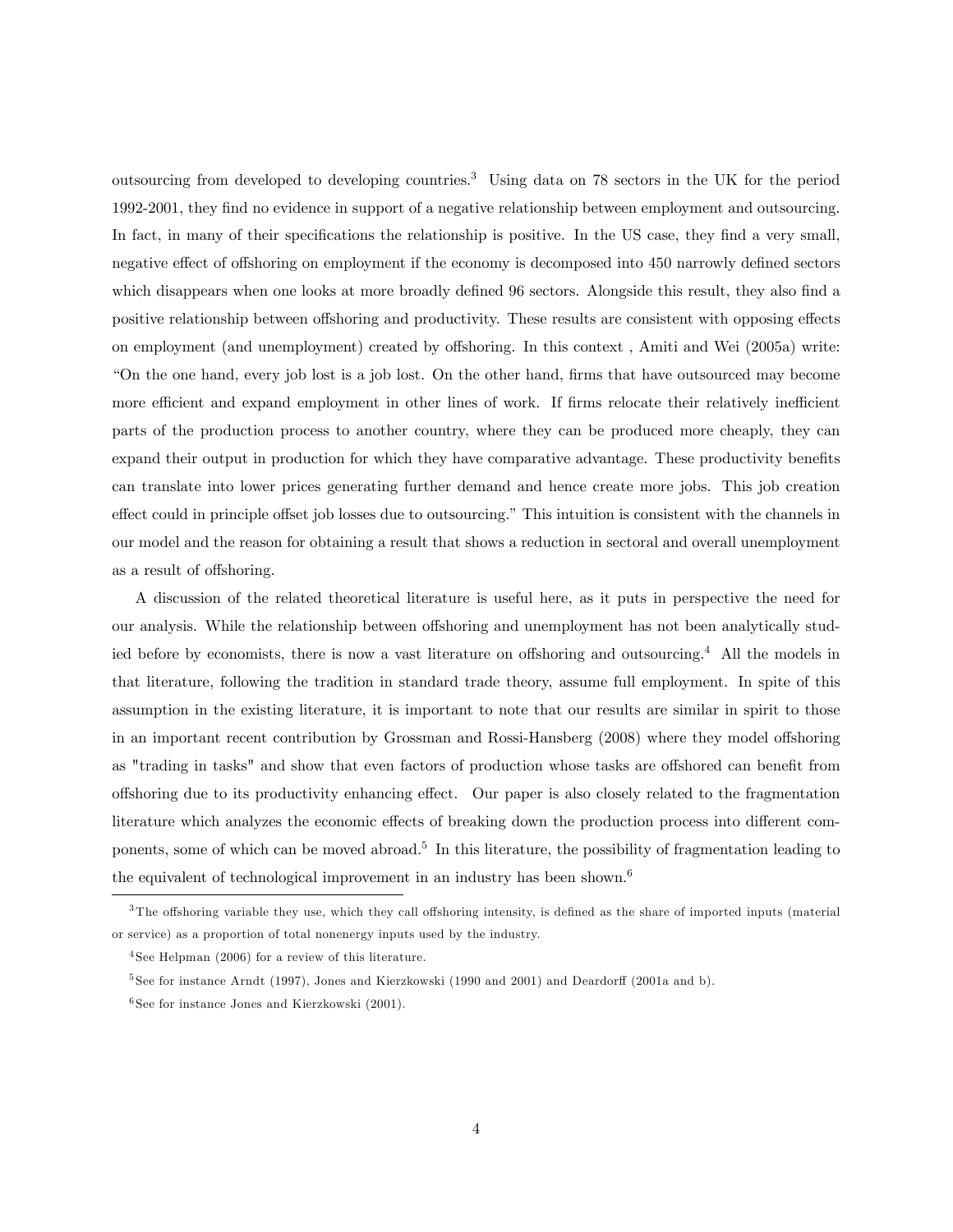Also closely related to our work is a very recent working paper by Davidson, Matusz and Shevchenko  $(2006)$  that uses a model of job search to study the impact of offshoring of high-tech jobs on low and highskilled workers' wages, and on overall welfare. Another paper looking at the impact of offshoring on the labor market is Karabay and McLaren (2006) who study the effects of free trade and offshore outsourcing on wage volatility and worker welfare in a model where risk sharing takes place through employment relationships. Bhagwati, Panagariya and Srinivasan (2004) also analyze in detail the welfare and wage effects of offshoring.

It is also important to note that there does exist a literature on the relationship between trade and search induced unemployment (e.g. Davidson and Matusz (2004), Moore and Ranjan (2005), Helpman and Itskhoki  $(2007)$ . The main focus of this literature, as discussed in Davidson and Matusz, has been the role of efficiency in job search, the rate of job destruction and the rate of job turnover in the determination of comparative advantage.<sup>7</sup> Using an imperfectly competitive set up, Helpman and Itskhoki look at how gains from trade and comparative advantage depend on labor market rigidities as captured by search and firing costs and unemployment benefits, and how labor-market policies in a country affect its trading partner. Moore and Ranjan, whose focus is quite different from the rest of the literature on trade and search unemployment, show that the impact of skill-biased technological change on unemployment can be quite different from that of globalization. None of these models deals with offshoring.

# 2 The Model

## 2.1 Preferences

All agents share the identical lifetime utility function from consumption given by

$$
\int_{t}^{\infty} \exp^{-r(s-t)} C(s) ds,
$$
\n(1)

where C is consumption,  $r$  is the discount rate, and  $s$  is a time index. Asset markets are complete. The form of the utility function implies that the risk-free interest rate, in terms of consumption, equals  $r$ .

Each worker has one unit of labor to devote to market activities at every instant of time. The total size of the workforce is L. The final consumption good C is produced under CRS using two goods Z and X as

<sup>&</sup>lt;sup>7</sup> See also the influential and well cited paper by Davidson, Martin and Matusz (1999) for a careful analysis of these relationships under very general conditions.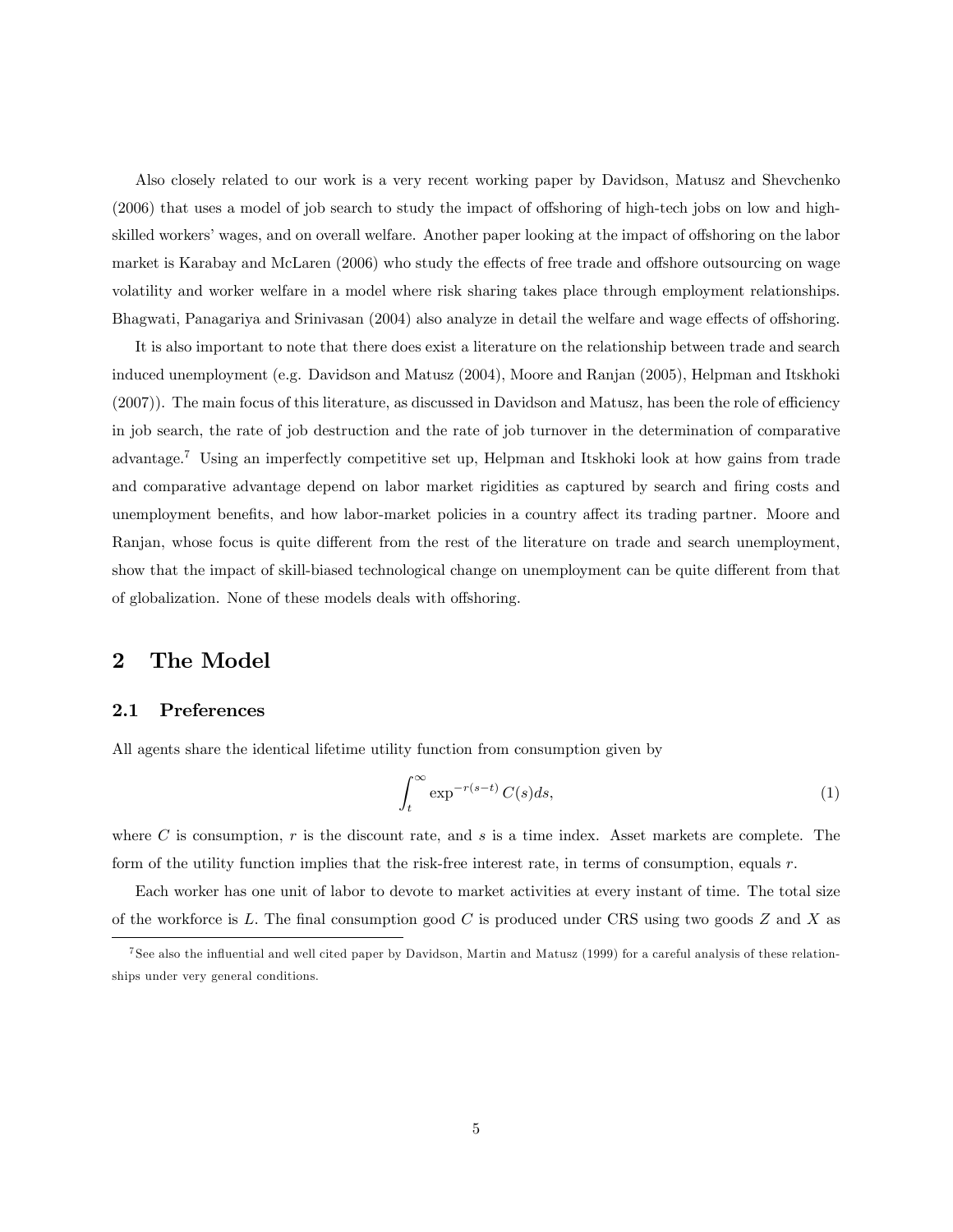inputs (or equivalently can be considered to be a composite basket of these two goods) as follows:

$$
C = F(Z, X) \tag{2}
$$

We choose the final consumption good C as numeraire. Let  $P_z$  and  $P_x$  be the prices of Z and X, respectively. Since the price of  $C = 1$ , we get

$$
1 = g(P_z, P_x) \tag{3}
$$

where g is increasing in both  $P_z$  and  $P_x$ . Therefore, an increase in  $P_z$  implies a decrease in  $P_x$ . Also, (2) implies that the relative demand for  $Z$  is given by

$$
\left(\frac{Z}{X}\right)^d = f(\frac{P_z}{P_x}); f' < 0\tag{4}
$$

In addition to the utility from consumption, workers also have idiosyncratic preferences for working in a particular sector which is captured by a per-period non-pecuniary utility (or disutility) to individual-j of  $\varepsilon_i^j$  from being part of the labor force in sector-i.<sup>8</sup> This can arise from individual-specific preference for the region in which this industry is located or from the individual specific costs of updating one's human capital that may differ across sectors.<sup>9</sup> Define  $\varphi^j \equiv \varepsilon^j_z - \varepsilon^j_x$ . The distribution function of  $\varphi$  is denoted by  $G(\varphi)$ . This is our way of introducing mobility cost in the model. If  $\varphi^j > 0$ , then  $\varphi^j$  is the cost to worker j of moving from sector Z to sector X. Similarly, if  $\varphi^j < 0$ , it is costly for worker j to move from sector X to sector Z.  $\varphi^j = 0, \forall j$ , will capture perfect mobility.

#### 2.2 Goods and labor markets

Production of good  $X$  is undertaken by perfectly competitive firms. To produce one unit of  $X$  a firm needs to hire one unit of labor.

Z is also produced by competitive firms, but using a slightly more sophisticated technology involving two separate stages which are then combined. The production function for  $Z$  is given as follows.

$$
Z = (\tau m_h^{\rho} + (1 - \tau) m_p^{\rho})^{\frac{1}{\rho}}
$$
\n(5)

<sup>&</sup>lt;sup>8</sup>In the case of an extra utility,  $\varepsilon_i^j > 0$ , while in the case of an extra disutility,  $\varepsilon_i^j < 0$ .

<sup>&</sup>lt;sup>9</sup>As a simplifying assumption, one can assume full obsolescence or depreciation of one's human capital or skills each period. In order to work or search each period in a particular sector, an individual has to incur costs each period to acquire the updated sector-specific human capital. These costs can be assumed to be indivudual- and sector-specific.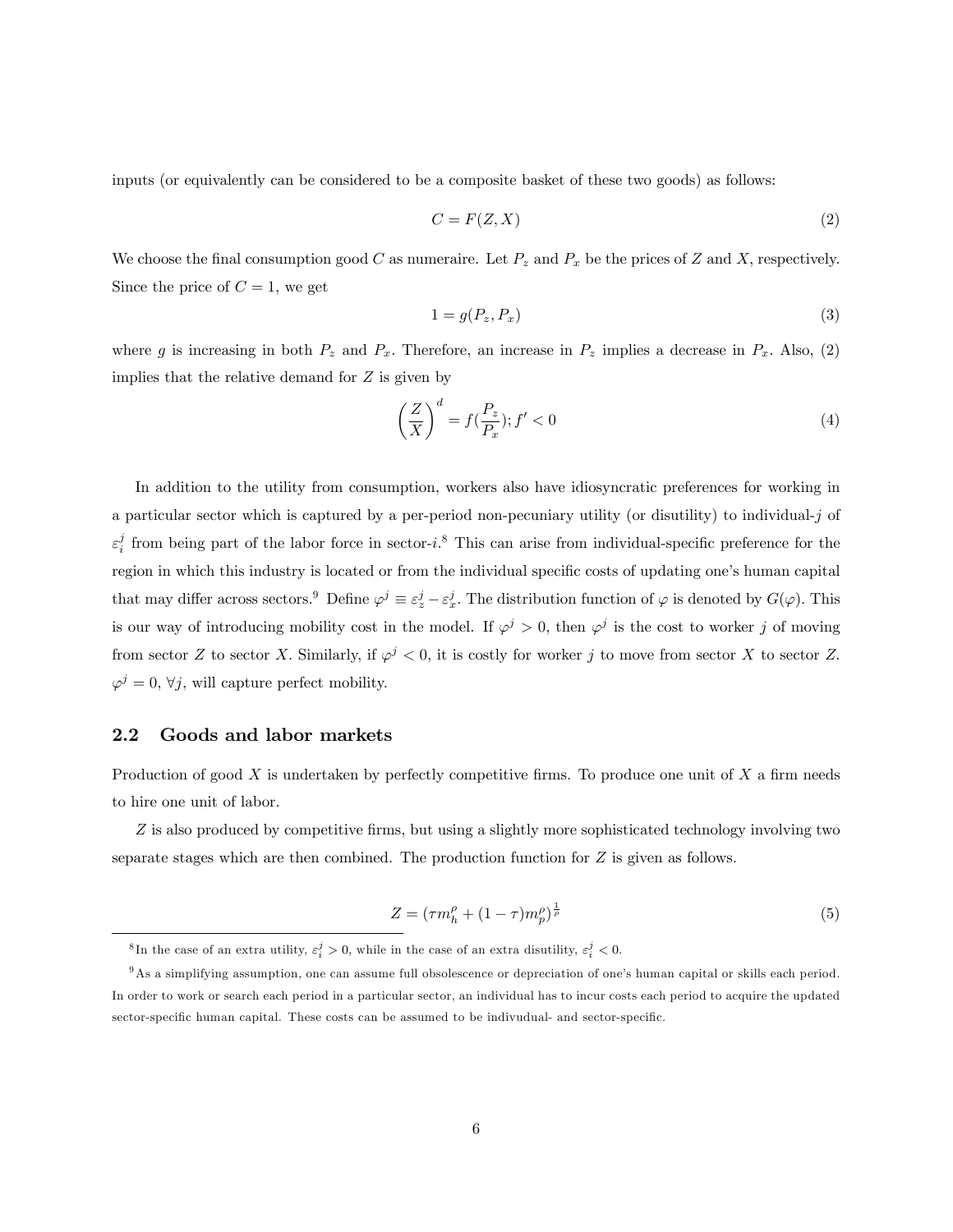where  $m_h$  is the labor input into certain core activities (say headquarter services) which have to remain within the home country and  $m_p$  is the labor input for production activities which can potentially be offshored.  $\sigma = \frac{1}{1-\rho}$  is the elasticity of substiution between headquarter services and production services.

If we denote the total amount of labor employed by a firm by  $N$ , then we have

$$
N = m_h + m_p \tag{6}
$$

To produce either  $X$  or  $Z$ , a firm needs to open job vacancies and hire workers. The cost of vacancy in terms of the numeraire good is  $c_i$  in sector  $i = X, Z$ .<sup>10</sup> Let  $L_i$  be the total number of workers who look for a job in sector i. Any job in either sector can be hit with an idiosyncratic shock with probability  $\delta$  and be destroyed. Define  $\theta_i = \frac{v_i}{u_i}$  as the measure of market tightness in sector *i*, where  $v_i L_i$  is the total number of vacancies in sector i and  $u_i L_i$  is the number of unemployed workers searching for jobs in sector i. The probability of a vacancy filled is  $q(\theta_i) = \frac{m(v_i, u_i)}{v_i}$  where  $m(v_i, u_i)$  is a constant returns to scale matching function. Since  $m(v_i, u_i)$  is constant returns to scale,  $q'(\theta_i) < 0$ . The probability of an unemployed worker finding a job is  $\frac{m(v_i, u_i)}{u_i} = \theta_i q(\theta_i)$  which is increasing in  $\theta_i$ .

#### 2.3 Profit maximization by firms

Denote the number of vacancies posted by a firm in the  $Z$  sector by  $V$ . Assuming that each firm is large enough to employ and hire enough workers to resolve the uncertainty of job inflows and outflows, the dynamics of employment for a firm is

$$
\dot{N}(t) = q(\theta_z(t))V(t) - \delta N(t)
$$
\n(7)

The wage for each worker is determined by a process of Nash bargaining with the firm separately which (along with alternative modes of bargaining, including multilateral bargaining) is discussed later. While deciding on how many vacancies to open up the firm correctly anticipates this wage. Effectively, the firm solves a two stage problem where in stage 1 it chooses vacancies and in stage 2 it enters into bargaining with workers to determine wages.<sup>11</sup> Therefore, the profit maximization problem for an individual firm can

 $10$  The robustness of our results to alternatively defining and fixing vacancy costs in terms of good  $Z$  or in terms of labor is discussed in the penultimate section of this paper.

 $11$ As shown by Stole and Zwiebel (1996), the subgame perfect equilibrium of this type of set up can possibly involve a choice of employment greater than what a wage taking firm would do. This is because by choosing higher employment in stage 1 a firm can lower the marginal product of a worker and thus reduce the wage it has to pay in the second stage. As we will see shortly for the autarky case (and later for the offshoring case), the value of marginal product of labor in our set up will be constant for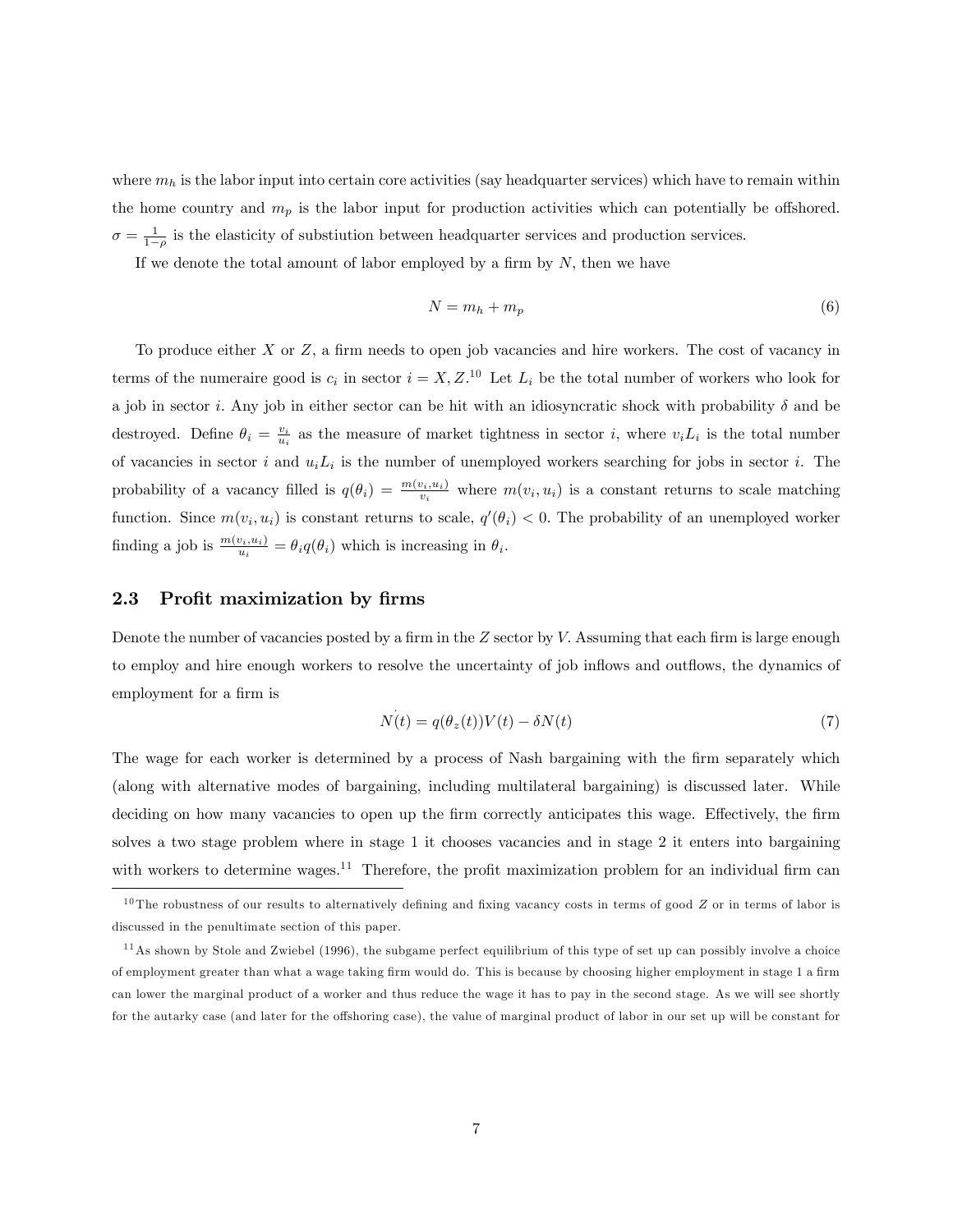be written as

$$
\underset{V(s),m_h(s),m_p(s)}{\operatorname{Max}} \int_{t}^{\infty} e^{-r(s-t)} \left\{ P_z(s)Z(s) - w_z(s)N(s) - c_z V(s) \right\} ds \tag{8}
$$

The firm maximizes  $(8)$  subject to  $(5)$ ,  $(6)$ , and  $(7)$ . We provide details of the firm's maximization exercise in the appendix. Since we are going to study only the steady state in this paper, we suppress the time index hereafter. The steady-state is characterized by  $\dot{N}(t) = 0$ . From the first-order conditions of the firm's maximization problem, the optimal mix of headquarter and production labor is given by

$$
\frac{m_h}{m_p} = \left(\frac{\tau}{1-\tau}\right)^{\sigma} \tag{9}
$$

which in turn makes the output effectively linear in the total employment of the firm as follows:

$$
Z = \tau' N \tag{10}
$$

where  $\tau' \equiv [\tau^{\sigma} + (1 - \tau)^{\sigma}]^{\frac{1}{\sigma - 1}}$ .

The key equation from the firm's optimal choice of vacancy, derived in the appendix, is given by

$$
\frac{\tau'P_z - w_z}{(r+\delta)} = \frac{c_z}{q(\theta_z)}\tag{11}
$$

The expression on the left-hand side is the marginal benefit from creating a job which equals the present value of the stream of the value of marginal product net of wage of an extra worker after factoring in the probability of job separation each period. The expression on the right-hand side is the cost of creating a job which equals the cost of posting a vacancy,  $c_z$ , multiplied by the average duration of a vacancy,  $\frac{1}{q(\theta_z)}$ . The left hand side of  $(11)$  is also the asset value of an extra job for a firm which will be useful in the wage determination below. An alternative way to write (11) is

$$
\tau' P_z = w_z + \frac{(r+\delta)c_z}{q(\theta_z)}
$$
\n(12)

That is, the value of marginal product of a worker is equal to the marginal cost of hiring a worker. This is the modified pricing equation in the presence of search frictions where in addition to the standard wage cost, expected search cost is added to compute the marginal cost of hiring a worker. This is also known as the job creation condition in the literature.

a given  $P_z$ , and therefore, a firm has no such strategic motive. Hence, the second stage wage is effectively independent of the first stage employment choice (see Cahuc and Wasmer (2001) for a formal proof).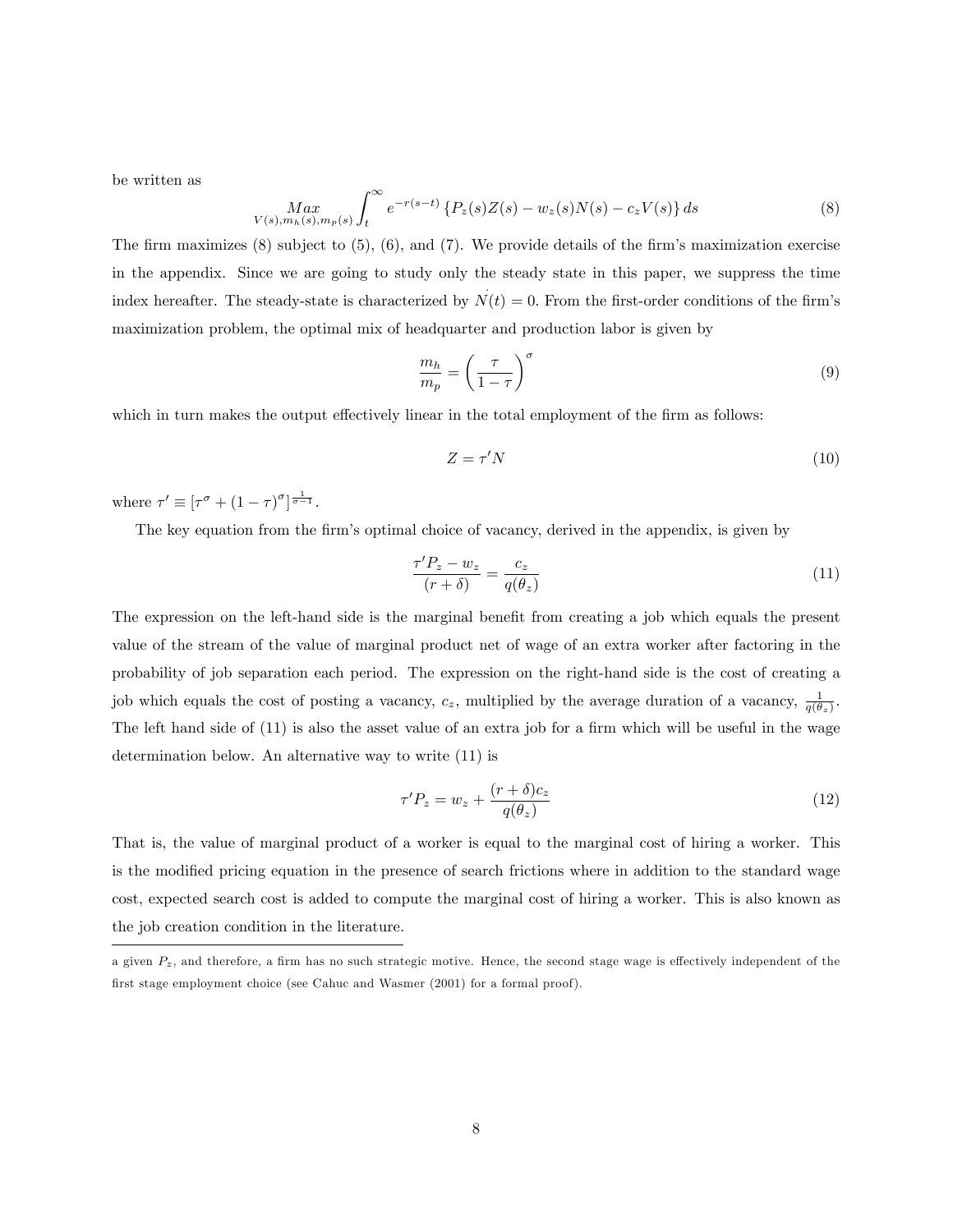Since the X sector uses one unit of labor to produce one unit of output, the marginal revenue product of labor in the X sector simply equals  $P_x$ , and therefore, the profit maximization by firms in the X sector yields the following analogue of (12)

$$
P_x = w_x + \frac{(r+\delta)c_x}{q(\theta_x)}
$$
\n(13)

## 2.4 Determination of Unemployment

Denoting the rate of unemployment in sector-*i* by  $u_i$ , in steady-state the flow into unemployment must equal the flow out of unemployment:

$$
\delta(1-u_i)=\theta_i q(\theta_i)u_i;~i=x,z
$$

The above implies

$$
u_i = \frac{\delta}{\delta + \theta_i q(\theta_i)}; \ i = x, z \tag{14}
$$

The above is the standard Beveridge curve in Pissarides type search models where the rate of unemployment is positively related to the probability of job destruction,  $\delta$ , and negatively related to the degree market tightness  $\theta_i$ .

#### 2.5 Wage Determination

Wage is determined for each worker through a process of Nash bargaining with his/her employer. Workers bargain individually and simultaneously with the firm.<sup>12</sup> Rotemberg (2006) justifies this assumption by viewing it as a situation where each worker bargains with a separate representative of the firm. Thus each worker and the representative that he bargains with assume at the time of bargaining that the firm will reach a set of agreements with the other workers that leads these to remain employed.

Denoting the unemployment benefit in terms of the final good by  $b$ , it is shown in the appendix that the expression for wage is the same as in a standard Pissarides model and is given by

$$
w_i = b + \frac{\beta c_i}{1 - \beta} [\theta_i + \frac{r + \delta}{q(\theta_i)}]; \ i = x, z
$$
\n
$$
(15)
$$

where  $\beta$  represents the bargaining power (weight) of the worker relative to the employer (See appendix). The above wage equation along with the (12) and (14) derived earlier are the three key equations determining  $w_z$ ,  $\theta_z$ , and  $u_z$  for a given  $P_z$ . For the X sector the three key equations are (13), (14), and (15).

<sup>&</sup>lt;sup>12</sup>As explained in the previous footnote, under CRS to labor, the bargaining outcome is the same as in Stole and Zweibel (1996), the outcome of which in turn is similar to the Shapley value of a worker obtained under multilateral bargaining.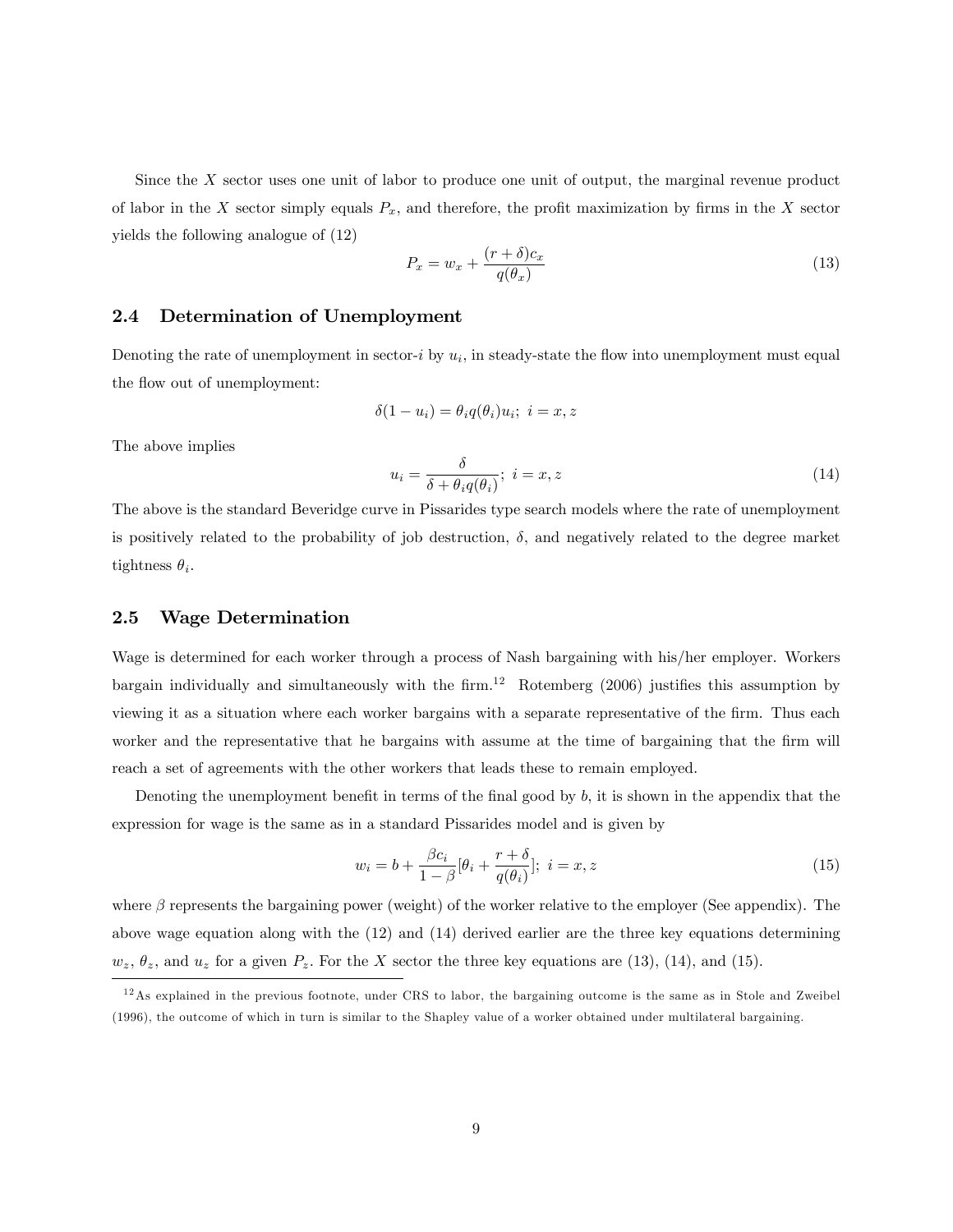For each of the two sectors, for a given price we can determine the wage,  $w_i$  and the market tightness,  $\theta_i$  as follows. Equation (15) represents the wage curve, WC which is clearly upward sloping in the  $(w, \theta)$ space in Figure 1. The greater is the labor market tightness, the higher is the wage that emerges out of the bargaining process (as the greater is going to be the value of each occupied job). Note that the position of this curve is independent of the price,  $P_i$ . The job creation curve, JC, depicting (12) for sector Z and (13) for sector X, is downward sloping in the  $(w, \theta)$  space. The capitalized value of the hiring cost is increasing in market tightness,  $\theta_i$ . The tighter the market the longer it takes to fill up a vacancy. Therefore, for a given value of the marginal product of labor, there is a tradeoff between the wage and the market tightness. The intersection of WC and JC gives the partial equilibrium levels of  $w_i$  and  $\theta_i$  for a given  $P_i$ . As the price,  $P_i$ , increases, JC shifts up, leading to an increase in  $w_i$  and  $\theta_i$ , and thus from the Beveridge curve a reduction in unemployment.

## 2.6 Sectoral choice of workers

Since unemployed workers can search in either sector, they search in the sector where their expected utility is higher. As shown in equation  $(36)$  in the appendix, the asset value of unemployed worker-j searching in sector-*i* is given by  $rU_i^j = \varepsilon_i^j + b + \frac{\beta}{1-\beta}c_i\theta_i$ . Recall that  $\varepsilon_i^j$  is the non-pecuniary benefit of worker-j from being affiliated with sector-i, while the market tightness variable  $\theta_i$  positively affects the wage and job finding rate in sector-i:

Since  $\varphi^j \equiv \varepsilon^j_z - \varepsilon^j_x$ , the sectoral choice of workers is given as follows.

If 
$$
\varphi^j \geq \frac{\beta}{1-\beta}(c_x\theta_x - c_z\theta_z)
$$
 then search in sector-Z  
If  $\varphi^j < \frac{\beta}{1-\beta}(c_x\theta_x - c_z\theta_z)$  then search in sector-X

Given the above relationship, the equilibrium sectoral choice is determined by a cutoff value of  $\varphi$  denoted by  $\widehat{\varphi}$  where

$$
\widehat{\varphi}(\theta_x, \theta_z) = \frac{\beta}{1 - \beta} (c_x \theta_x - c_z \theta_z)
$$
\n(16)

such that a fraction  $1 - G(\hat{\varphi})$  of workers are affiliated with sector Z, while the remaining fraction  $G(\hat{\varphi})$  are affilated with sector  $X$ . That is,

$$
L_z = (1 - G(\widehat{\varphi}))L; L_x = G(\widehat{\varphi})L
$$

The case of perfect mobility can be captured by setting  $\varphi^j = 0$  for all j, which would imply the following no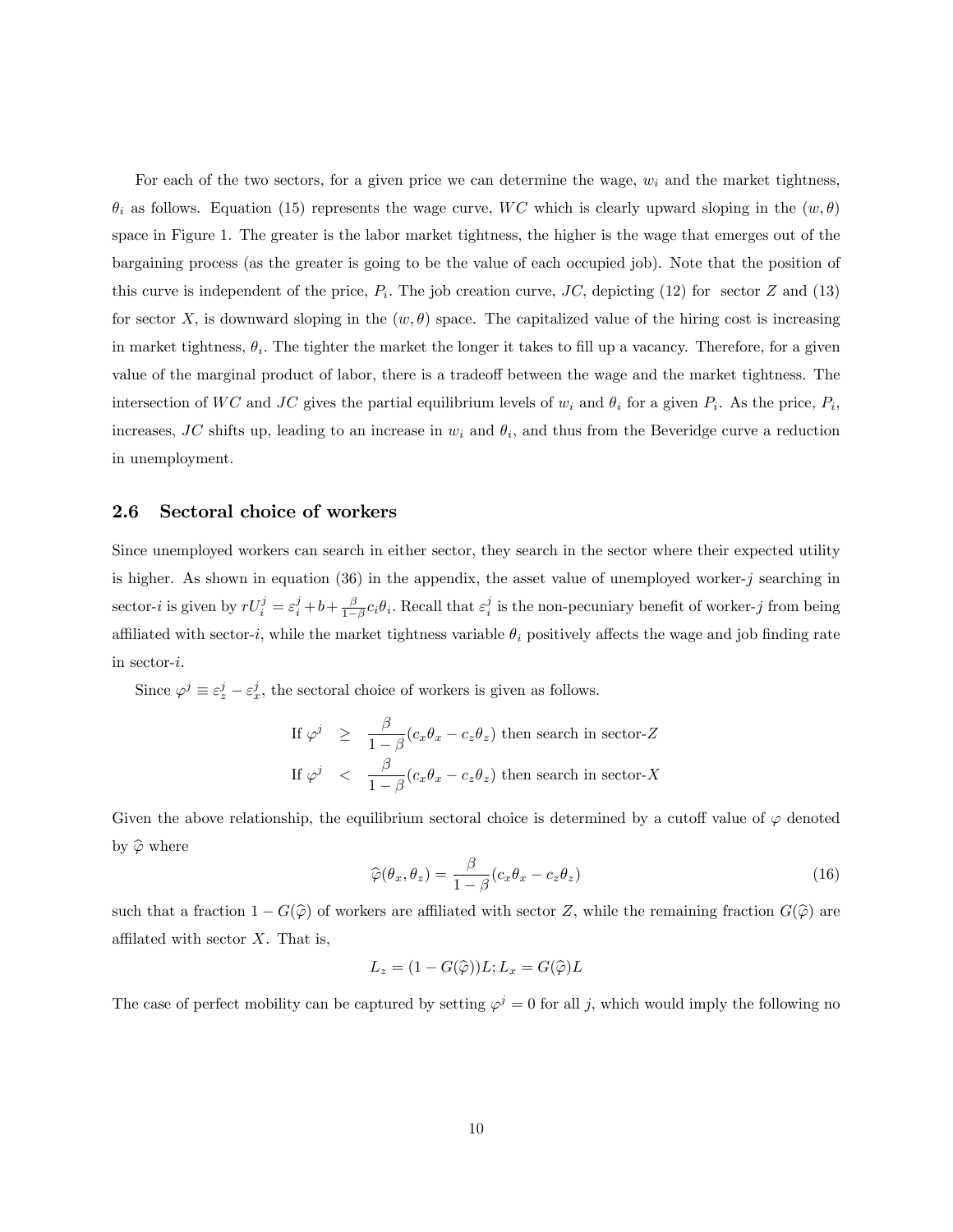arbitrage condition

$$
c_x \theta_x = c_z \theta_z \tag{17}
$$

# 3 Autarky Equilibrium

The autarky equilibrium can be solved by deriving the relative supply curve for Z since the relative demand is given by (4). To derive the relative supply corresponding to each relative price p obtain the values of  $P<sub>z</sub>$ and  $P_x$  from (3) which is the zero profit condition (ZPC) for the numeraire good, C. Next, for these values of  $P_i$  determine  $w_i$  and  $\theta_i$  from the intersection of WC and JC for sector i as shown in Figure 1. Having determined  $\theta_i$ , find the corresponding  $\hat{\varphi}$  from (16). Denote  $\hat{\varphi}$  as a function of p in the case of autarky by  $\widehat{\varphi}^A$ . The relative supply of Z is given by

$$
\left(\frac{Z}{X}\right)^s = \frac{\tau'(1 - u_z)L_z}{(1 - u_x)L_x} = \frac{\tau'(1 - u_z)(1 - G(\hat{\varphi}^A))}{(1 - u_x)G(\hat{\varphi}^A)}
$$
(18)

where  $u_i$  which is a decreasing function of  $\theta_i$  is given by (14). To see what happens to the relative supply when p; which is the relative price of  $Z$ , increases note from (3) that an increase in p must imply an increase in  $P_z$  and a decrease in  $P_x$  to satisfy the zero profit condition for the numeraire. This also implies an increase in  $\theta_z$  and a decrease in  $\theta_x$ , which in turn implies a decrease in  $\hat{\varphi}$  from (16). Therefore,  $\hat{\varphi}^{A'}(p) < 0$ , which is shown in figure 2a. What it implies is that  $L_z$  increases and  $L_x$  decreases with p, that is, some workers move from sector X to sector Z. As well, an increase in  $\theta_z$  implies a decrease in  $u_z$ , while a decrease in  $\theta_x$ implies an increase in  $u_x$ . Thus, the relative supply of Z is increasing in the relative price, p.

In order to analyze the implications of varying degrees of intersectoral labor mobility, let us assume that  $\varepsilon_z$  and  $\varepsilon_x$  are independent of each other and each follows the same extreme value distribution as in Artuc, Chaudhuri and McLaren (2008), which is represented by the following special case of the Gumbel cumulative distribution function:

$$
F(\varepsilon_i, i = x, z) = \exp\left(-\exp\left(-\frac{\varepsilon_i}{\alpha} - \gamma\right)\right), \varepsilon_i \in (-\infty, \infty)
$$

where  $\gamma = 0.5772$  is Euler's constant and  $\alpha$  is the scale parameter. The mean of  $\varepsilon_i$  is zero and variance is  $\pi^2 \alpha^2/6$  (where the constant,  $\pi \approx 3.14$ ). In this case,  $\varphi = \varepsilon_z - \varepsilon_x$  follows a symmetric distribution with mean zero and a variance equal to  $\pi^2 \alpha^2/3$ , and this distribution is given by

$$
G(\varphi) = \frac{\exp(\varphi/\alpha)}{1 + \exp(\varphi/\alpha)}, \varphi \in (-\infty, \infty)
$$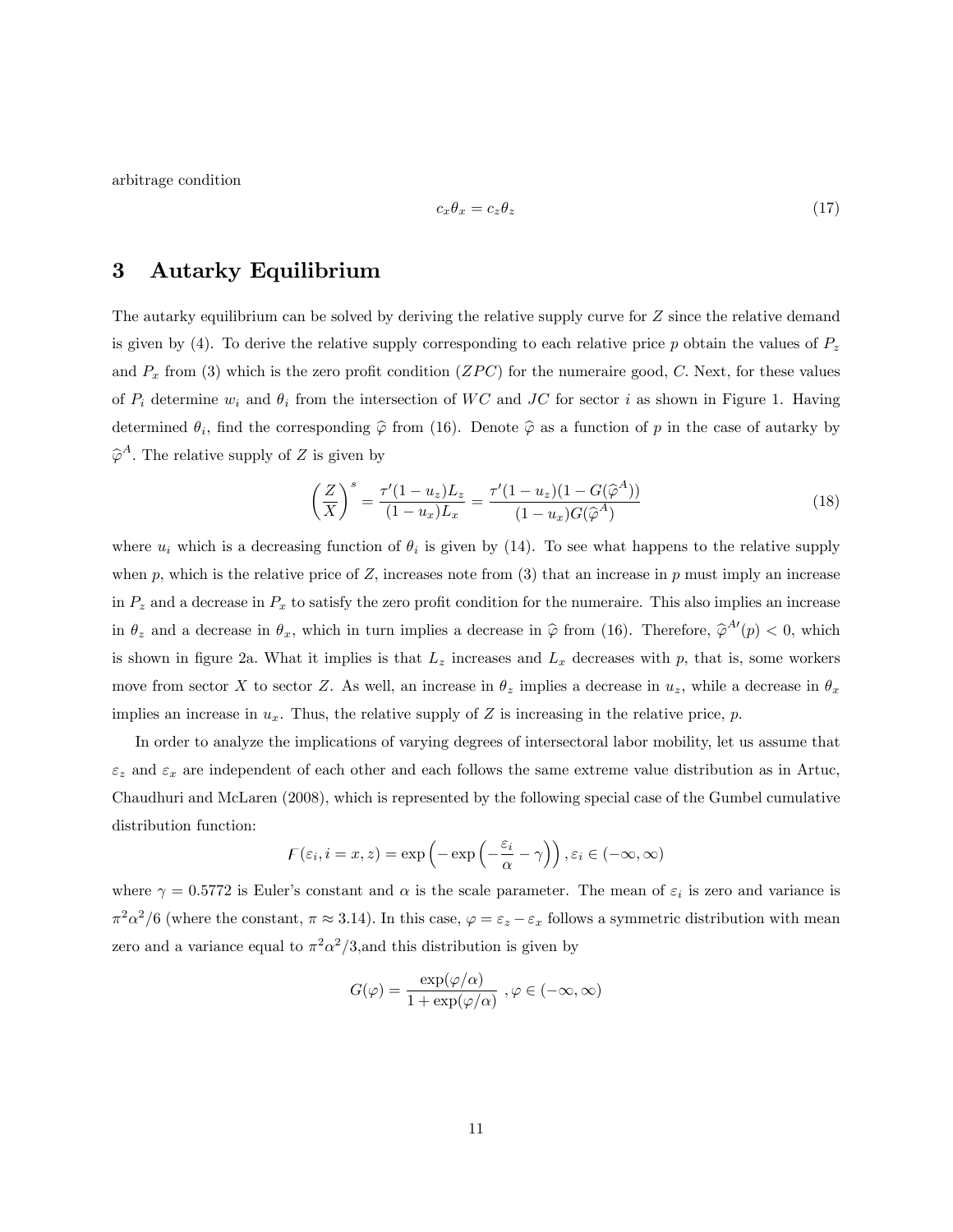Based on the above distribution, we have

$$
L_z = (1 - G(\hat{\varphi}^A))L = \frac{L}{1 + \exp(\hat{\varphi}^A/\alpha)}
$$
(19)

$$
L_x = L - L_z \tag{20}
$$

It should be clear from  $(18)$ ,  $(19)$ , and  $(20)$  that the relative supply can be written as

$$
\left(\frac{Z}{X}\right)^s = \frac{\tau'(1 - u_z)}{(1 - u_x) \exp(\widehat{\varphi}^A/\alpha)}
$$
\n(21)

We depict this relative supply curve in Figure 2b.

Recall that  $\hat{\varphi}^A$  depicted in Figure 2a is solely a function of p and independent of  $\alpha$ . Therefore, relative supply is increasing in  $\alpha$  when  $\hat{\varphi}^A > 0$  and decreasing in  $\alpha$  when  $\hat{\varphi}^A < 0$ . At  $\hat{\varphi}^A = 0$ , relative supply becomes independent of  $\alpha$ . Denote the solution to  $\hat{\varphi}^A(p) = 0$  by  $p^A$ . It is easy to see that the relative supply curves given by (21) for different values of  $\alpha$  all pass through the same point at  $p = p^A$ . This is shown in Figure 2b (in which and in all subsequent figures, we normalize the unemployment benefit,  $b$  to zero for simplicity). For  $p < p^A$ ,  $\hat{\varphi}^A > 0$ , and hence the relative supply curve for higher  $\alpha$  lies to the right of the one for lower  $\alpha$ , and for  $p > p<sup>A</sup>$ , it is the opposite. Thus, as  $\alpha$  goes down, the relative supply curve rotates clockwise around  $p = p<sup>A</sup>$  (Figure 2b). Clearly around that point, labor mobility goes up with a decrease in  $\alpha$ , i.e., at that point any given price shock leads to a bigger movement in labor from one sector to another, the smaller is  $\alpha$ . In the limit, when  $\alpha \to 0$ ,  $\varphi^j \to 0$   $\forall j$ . In this case the relative supply is zero for any  $p < p^A$  because no one wants to work in the Z sector, and it becomes horizontal at  $p = p^A$  since all workers are indifferent between working in the two sectors: This is the case of perfect labor mobility.

Having derived the relative supply curve, the autarky equilibrium can be determined by bringing in the relative demand curve given in (4) which is downward sloping. The intersection of the relative demand curve with the relative supply curve determines the autarky equilibrium. Note that in the case of perfect labor mobility, since the relative supply curve is horizontal at  $p = p^A$  where  $p^A$  solves  $\hat{\varphi}^A(p) = 0$ , the autarky equilibrium price is necessarily  $p^A$ . At  $p^A$  the no arbitrage condition (17) is satisfied, and therefore, all workers are indifferent between being in the two sectors (since  $\varphi^j = 0$  for all workers).

Autarky equilibrium price with imperfect mobility can be higher or lower than  $p^A$  depending on the position of the relative demand curve. To facilitate comparison of autarky equilibrium with offshoring equilibrium in the presence of various degrees of labor mobility, we will assume that the technology that yields C in terms of Z and X is such that the relative demand curve,  $RD$  passes through the common point of intersection of the autarky relative supply curves with varying degree of intersectoral labor mobility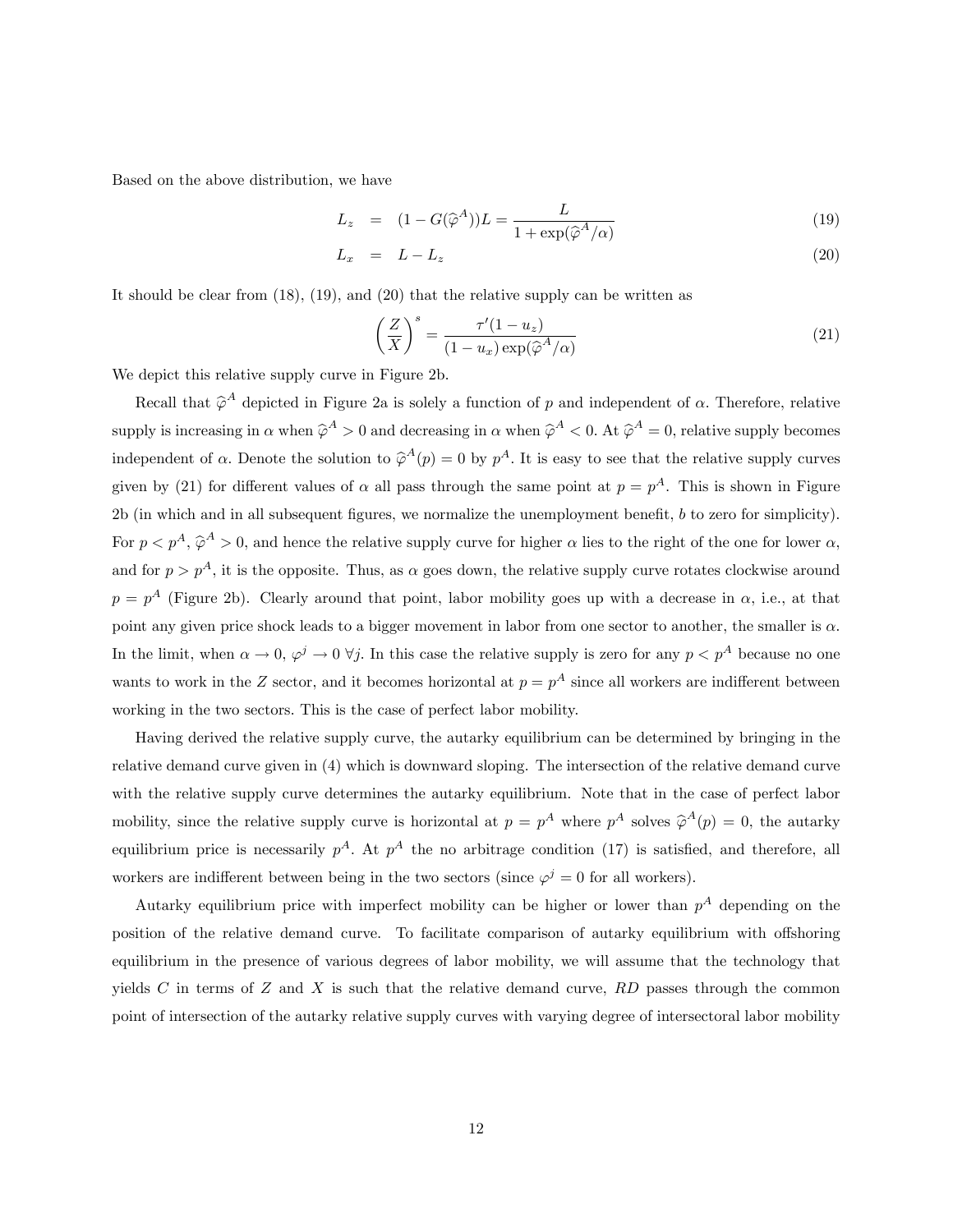(Figure 2b). That is, the relative demand is such that the autarky equilibrium for various degrees of labor mobility is  $p^A$ .

# 4 Equilibrium with the possibility of offshoring

Now, suppose firms in the Z sector have the option of procuring input  $m_p$  from abroad (which we call offshoring in this paper) instead of producing them domestically.<sup>13</sup> The per unit cost of imported input is  $w_s$  in terms of the numeraire good C, and this country takes this per unit cost as given.<sup>14</sup> This includes transportation cost, tariffs, foreign wage costs and possible search costs, all of which, for analytical tractability, we assume to be proportional to the amount of the input imported. If and when offshoring takes place, the final good C will be exported to pay for the imports of  $m_p$ . Starting from an autarky equilibrium with relative price  $p^A$  and associated cost of employing a worker in sector Z given by  $w_z^A + \frac{(r+\delta)c_z}{q(\theta_z^A)}$ , it must be the case that  $w_s < w_z^A + \frac{(r+\delta)c_z}{q(\theta_z^A)}$  so that offshoring production input is cheaper than producing it domestically.<sup>15</sup>

For a firm offshoring its production input, the production function specified in  $(5)$  can be written as  $Z = (\tau N^{\rho} + (1 - \tau) m_{p}^{\rho})^{\frac{1}{\rho}}$ , where N is the domestic labor used for headquarter services. This firm maximizes  $\int_t^{\infty} e^{-r(s-t)} \{P_z(s)Z(s) - w_z(s)N(s) - w_s m_p(s) - c_zV(s)\} ds$ . The equation of motion for employment given in  $(7)$  remains valid.<sup>16</sup>

<sup>14</sup>The assumption that  $w_s$  is fixed is effectively a small country assumption. However, as argued in an earlier version of this paper, there is no loss of generality resulting from it. Large amounts of labor used in the production of a numeraire consumption good in the South (country to which input production is offshored), which forms a large share in the household budget, fixes wage and the unemployment rate also in input production there. One can here easily work out the implications of offshoring for the South.

<sup>15</sup>It is possible that the value of  $w_s > w_z^A + \frac{(r+\delta)c_z}{q(\theta_z^A)}$  and  $w_s < w_z^O + \frac{(r+\delta)c_z}{q(\theta_z^O)}$  when all firms offshore (where the superscript " $O$ " represents variables in the offshoring equilibrium), resulting in the possibility of multiple equilibria - autarky and offshoring. However, starting from autarky, in such a case firms will be faced with a coordination problem that will prevent them from moving into an offshoring equilibrium. Therefore, for our analysis, for offshoring to take place it will be required that  $w_s < w_z^A + \frac{(r+\delta)c_z}{q(\theta_z^A)}$ .

 $16$ As in the autarky case, following Cahuc and Wasmer (2001), there is no role for strategic overemployment here as well. The marginal product of headquarter labor in Z gets fixed for a given  $P_z$  as follows:  $w_s$  is equated to the value of marginal product of production input. Under CRS, this fixes the ratio of headquarter to production input for a given  $P_z$ , which in turn fixes the marginal product of headquarter labor. In other words, what we are doing here is implicitly equivalent to the case

 $13$  The assumption here is that one unit of home (domestic) labor can produce one unit of the production input. Therefore, we use  $m_p$  to denote both the number of units of the imported input in the offshoring case as well as the number of units of production labor in the autarky case.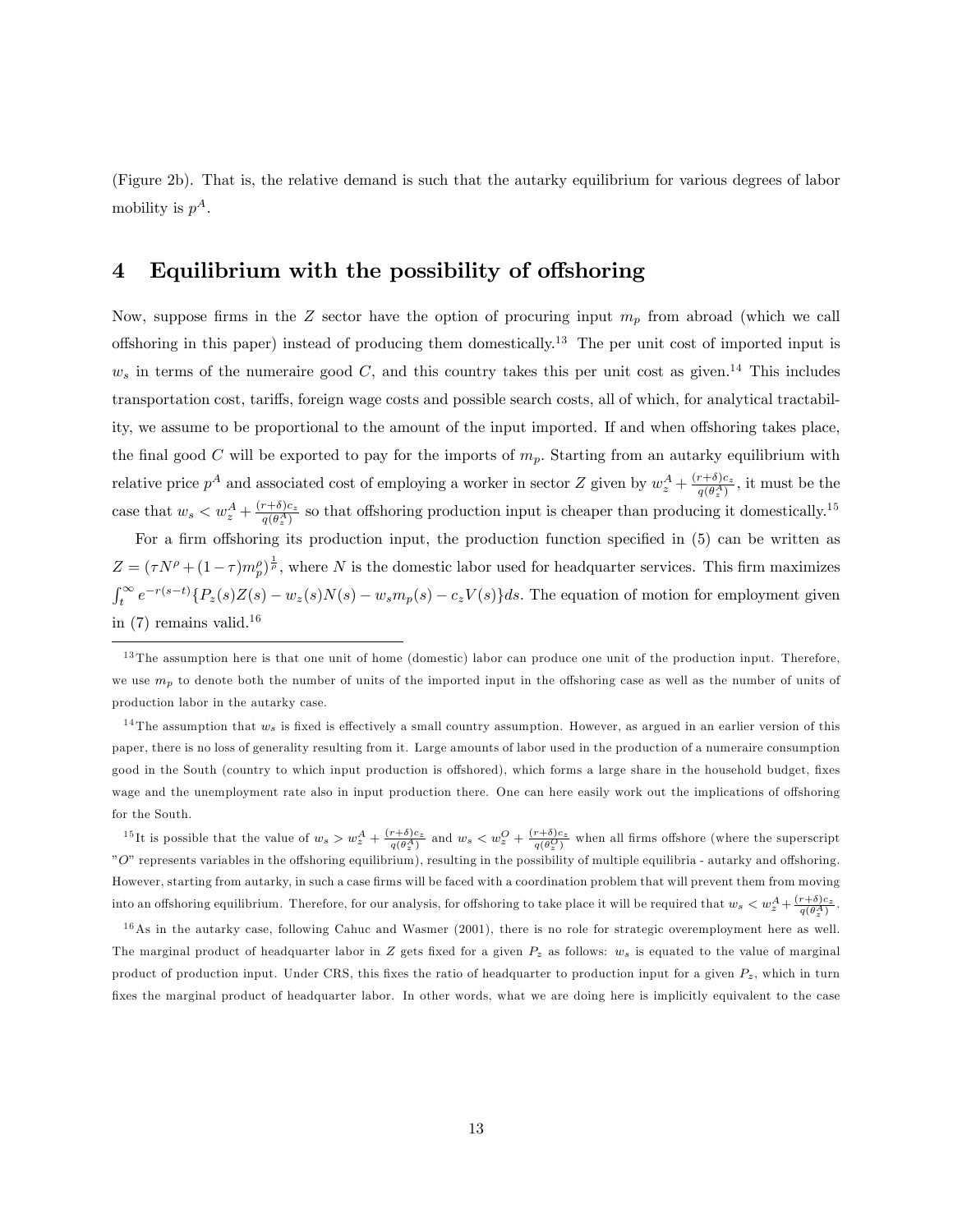We use the following notational simplification.

# Definition 1:  $\omega \equiv \frac{w_z + \frac{(r+\delta)c_z}{q(\theta_z)}}{w_s}$

In the above definition  $\omega$  is the cost of domestic labor relative to foreign labor. In an offshoring equilibrium it must be the case that  $\omega \geq 1$ . With the above notation, the ratio in which an offshoring firm uses headquarter and production inputs in steady state is given by

$$
\frac{N}{m_p} = \left(\frac{\tau}{(1-\tau)\omega}\right)^{\sigma} \tag{22}
$$

The first order condition for the optimal choice of output is given by

$$
P_z = \left(\tau^{\sigma} \left(w_z + \frac{(r+\delta)c_z}{q(\theta_z)}\right)^{1-\sigma} + (1-\tau)^{\sigma} w_s^{1-\sigma}\right)^{\frac{1}{1-\sigma}}
$$
(23)

The expression on the right hand side above is the marginal cost of producing an extra unit of good Z: The above can be written in an alternative form as

$$
\left(\tau + (1 - \tau)^{\sigma} \omega^{\sigma - 1}\right)^{\frac{1}{\sigma - 1}} P_z = w_z + \frac{(r + \delta)c_z}{q(\theta_z)}
$$
\n
$$
(24)
$$

The left hand side is the value of marginal product of domestic labor in headquarter activity, which must equal the cost of hiring domestic labor inclusive of the recruitment cost. This is the job creation condition for headquarter jobs for offshoring firms. Note that at  $\omega = 1$  the expression above reduces to the job creation condition  $(12)$  derived for autarky which is also the job creation condition for non-offshoring firms.

Since in steady-state the value of a headquarter job in the Z sector must still equal the capitalized value of recruitment cost,  $\frac{c_z}{q(\theta_z)}$ , the Nash bargained wage is still given by

$$
w_z = b + \frac{\beta c_z}{1 - \beta} [\theta_z + \frac{r + \delta}{q(\theta_z)}]
$$

To derive the offshoring equilibrium, we first derive the offshoring relative supply curve as follows. For any  $w_s < w_z^A + \frac{(r+\delta)c_z}{q(\theta_z^A)}$ , define  $\underline{P_z}^o = \frac{w_s}{\tau'}$ , that is,  $\underline{P_z}^o$  is such that the corresponding autarky domestic labor cost in sector Z given by  $w_z + \frac{(r+\delta)c_z}{a(\theta_z)}$  $\frac{\gamma+0}{q(\theta_z)}$  equals  $w_s$ . It is the minimum price of Z required for offshoring to take place if allowed. Denote the  $P_x$  that satisfies the ZPC for  $P_z = P_z^o$  by  $P_x^o$ . The relative price p corresponding to  $P_z^o$  and  $P_x^o$  is denoted by  $p^o$ . For  $p < p^o$ , there is no offshoring because the autarky labor

where the firm first sets employment and then wage, followed by its decision on how much of the input to import.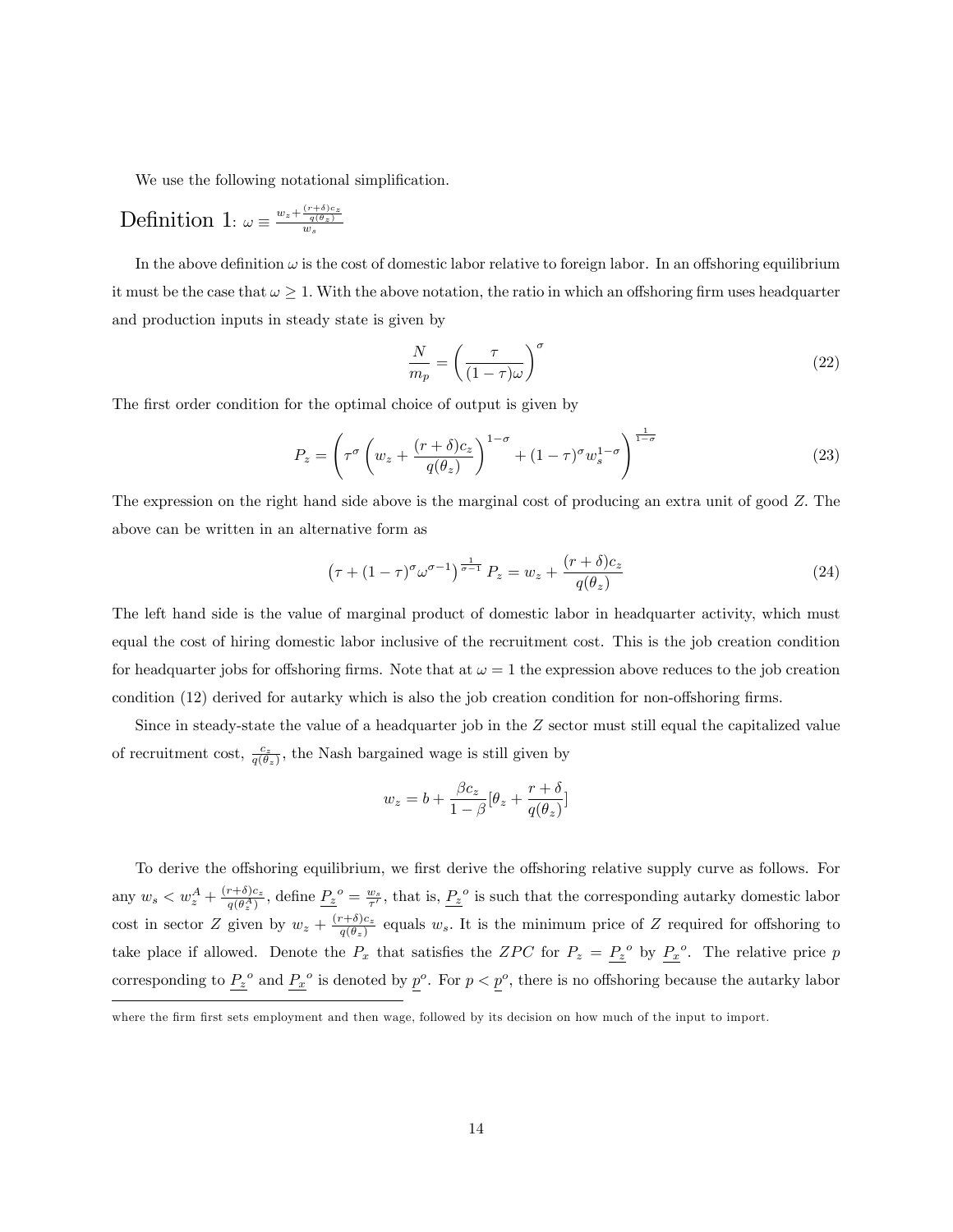cost in the  $Z$  sector is below  $w_s$ . Therefore, the offshoring relative supply curve coincides with the autarky relative supply curve for  $p < p^o$ .

To find the offshoring relative supply at each  $p > p^{\circ}$  we need to determine  $\hat{\varphi}$ , the cutoff for idiosyncratic differences in non-pecuniary utility between the two sectors, denoted by  $\hat{\varphi}^o$ , where the superscript O stands for offshoring. For  $p < p^o$ , allowing for offshoring leaves  $\hat{\varphi}(p)$  unchanged. For  $p \geq p^o$ ,  $P_z$  and  $P_x$  are still given by (3). Therefore,  $\theta_x$  and  $w_x$  remain unchanged from autarky for a given p. However,  $\theta_z$  and  $w_z$  are now determined by (23). From (23) it is clear that for each  $P_z > P_z^o$ , the corresponding  $\left(w_z + \frac{(r+\delta)c_z}{a(\theta_o)}\right)$  $q(\theta_z)$  $\overline{ }$ is greater than its value in autarky. Therefore,  $\theta_z$  and  $w_z$  are higher than in autarky<sup>17</sup>. Since  $\theta_z$  is higher while  $\theta_x$  is unchanged for each  $p > p^o$ , (16) implies that the  $\hat{\varphi}^o(p)$  curve lies to the left of the  $\hat{\varphi}^A(p)$  curve as is shown in Figure 2a.

In the appendix we prove the following lemma on the shift in the offshoring relative supply curve compared to the autarky relative supply curve.

**Lemma 1:** There is a step shift in the offshoring relative supply curve compared to autarky. For  $p < p<sup>o</sup>$ the offshoring ing supply curve corresponds to the autarky supply curve. For  $p = p^o$ , the offshoring supply curve has a horizontal segment and for  $p > p^o$ , the offshoring supply curve lies to the right of the autarky supply curve.

For the perfect mobility case relative supply curve we prove the following lemma.

**Lemma 2**: The offshoring relative supply curve in the case of perfect mobility is horizontal at  $p^o$  where  $p^o < p^A$  is the solution to  $\hat{\varphi}^o(p) = 0$ .

Proof: The offshoring relative supply curve in the case of perfect mobility can be obtained as the limiting case of offshoring relative supply curve with imperfect mobility with  $\alpha \to 0$  as shown in the appendix. Alternatively, note that at  $p^o$  the no arbitrage condition (17) is satisfied by definition, therefore, workers are indifferent between working in either sector at a price of  $p^o$ , and hence the offshore relative supply curve in the case of perfect mobility is horizontal at  $p^o$ . As shown in the appendix,  $\hat{\varphi}^o(p)$  lies to the left of  $\hat{\varphi}^A(p)$ , and hence  $p^o < p^A$  (as shown in Figure 2a).

Figure 3 depicts the shifts in relative supply curves for  $\alpha_1$  and  $\alpha_2$  such that  $\alpha_2 > \alpha_1$  and those for the the perfect mobility case. Note that similar to autarky, offshoring relative supply curves with various degrees of labor mobility all pass through the same point at  $p = p^o$ .

Given the offshoring relative supply curves derived above, there are two possible types of offshoring <sup>17</sup>For  $p = p$  which implies  $P_z = \underline{P_z}$ , we get  $w_z + \frac{(r+\delta)c_z}{q(\theta_z)} = w_s$ .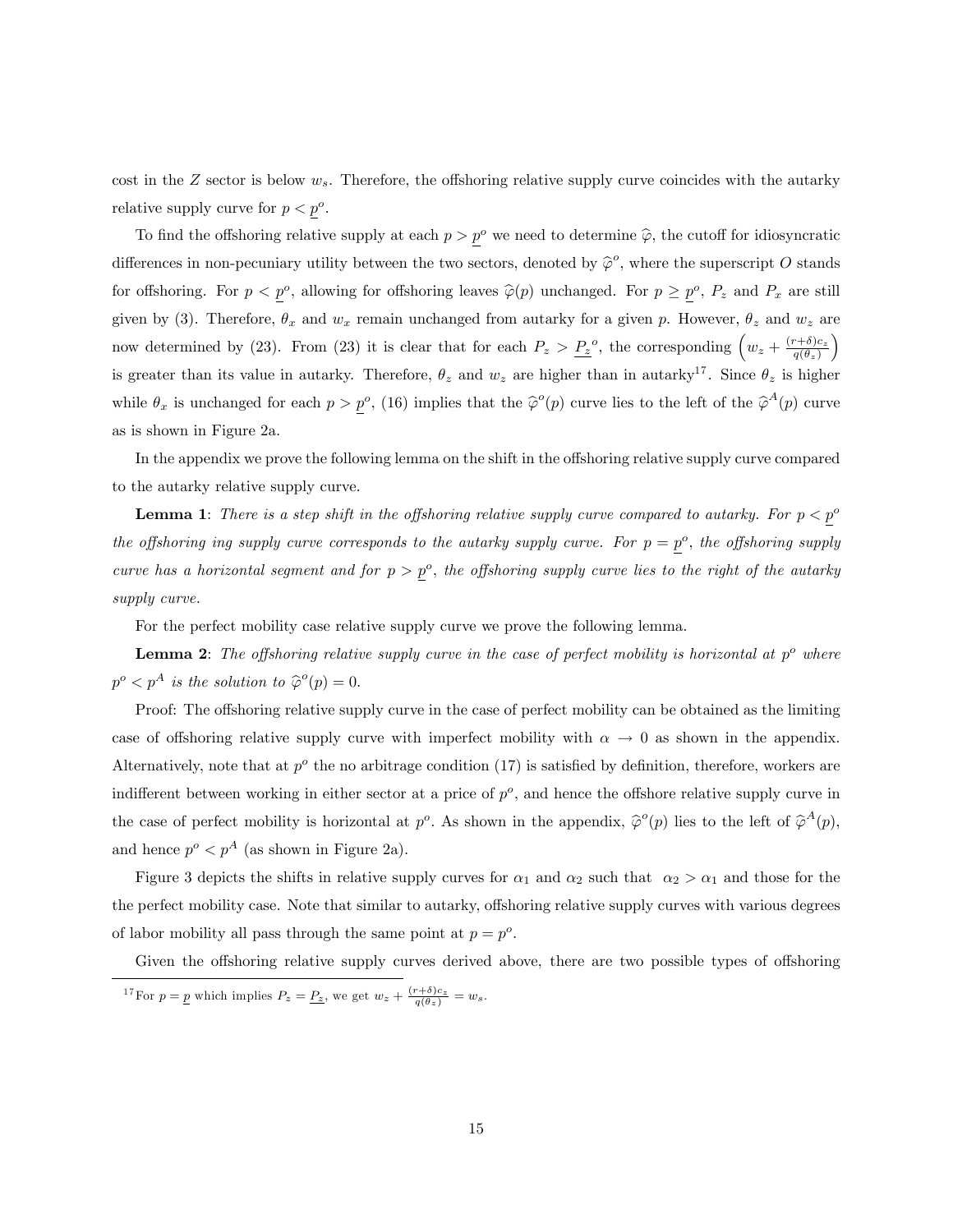equilibria in the imperfect mobility case.

1) Complete Offshoring Equilibrium. If the relative demand curve intersects the offshoring relative supply curve on the rising part, then we get a complete offshoring equilibrium.

2) Mixed Offshoring Equilibrium. If the relative demand curve intersects the horizontal part of the o§shoring relative supply curve, then we get a mixed equilibrium. This is the case where in which only some firms in the industry offshore and others remain fully domestic. This equilibirum is shown in Figure 4. In this case the equilibrium price is necessarily equal to  $p^o$ . And if we look at Figure 3 and again provided that the relative demand curve is such that it passes through point  $A$ , it should be clear, given the negative slope of the relative demand curve that a mixed equilibrium is more likely as labor becomes less mobile intersectorally. In the appendix, we also show that such an equilibrium becomes less likely as  $w_s$  goes down.

In the perfect mobility case, there cannot be a mixed equilibrium because  $p^o > p^o$ . Therefore, the equilibrium in this case involves complete offshoring.

In all cases there is a decrease in the relative price of  $Z$ . This implies an increase in  $P_x$  and a decrease in  $P<sub>z</sub>$  from the zero profit condition for the numeraire good C. That is, the price of good X in terms of the numeraire increases while the price of good Z in terms of the numeraire decreases. An increase in the price of X increases job creation in the X sector. In terms of Figure 1, there would be a rightward shift in the JC curve in the X sector, while the WC curve remains unchanged. Therefore,  $w_x$  and  $\theta_x$  increase relative to autarky while  $u_x$  decreases.

The impact on wage and unemployment in the Z sector is less straightforward. In the case of a mixed equilibrium, since the equilibrium price is  $p^o < p^A$ , the offshoring equilibrium labor cost in the Z sector, which equals  $w_s$ , is less than the autarky equilibrium labor cost in the Z sector given by  $w_z^A + \frac{(r+\delta)c_z}{q(\theta_z^A)}$ . Therefore, both  $w_z$  and  $\theta_z$  decrease relative to autarky, and hence the unemployment rate is higher in the Z sector. In an offshoring equilibrium with perfect mobility, the no arbitrage condition implies that  $\theta_z$  must increase because  $\theta_x$  increases. Therefore, offshoring must lead to a decrease in unemployment in the Z sector if labor is perfectly mobile. Finally, in the case of complete offshoring equilibrium with imperfectly mobile labor, the impact of offshoring on unemployment and wage in the  $Z$  sector is ambiguous.

Intuitively, offshoring has two effects on the job creation in the  $Z$  sector. This can be seen by comparing the job creation condition (24) with (12) for autarky. Note that for  $\omega = 1$  (24) reduces to (12). The value of marginal product of labor in the Z sector in the case of offshoring differs from autarky if either  $\omega \neq 1$  and/or  $P<sub>z</sub>$  is not equal to its autarky value. We have seen that the offshoring equilibrium price of Z is less than the autarky price of Z. This reduces the value of marginal product of labor in the offshoring equilibrium leading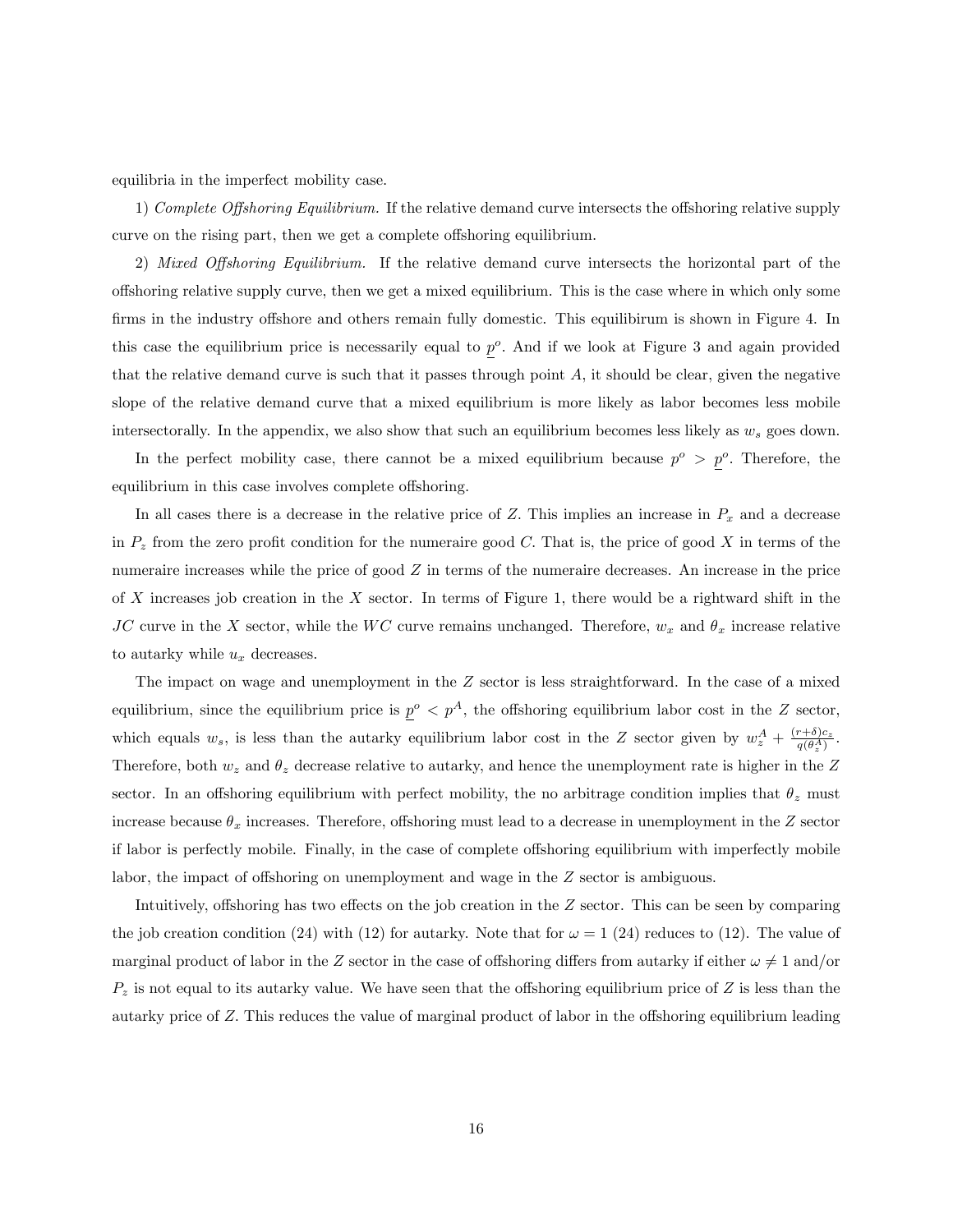to less job creation. If  $\omega = 1$ , as is the case in a mixed equilibrium, the reduction in  $P_z$  leads to a definite decrease in the value of marginal product of labor in the Z sector and consequently a decline in Z-sector wage and an increase in Z-sector unemployment. If  $\omega > 1$ , as is the case with complete offshoring equilibrium, then the value of of marginal product of labor increases due to this effect. This is the productivity enhancing effect of offshoring on the labor used in headquarter activities in the Z sector. Since  $P<sub>z</sub>$  is lower compared to autarky, while  $\omega > 1$ , the impact on the value of marginal product of labor relative to autarky is ambiguous. in general. In Figure 1, the positive productivity effect shifts the  $JC$  curve for sector  $Z$  to the right and the negative price effect shifts it to the left. The former is a partial-equilibrium effect and the latter a generalequilibrium effect. The net direction of shift of the  $JC$  curve is thus ambiguous. However, if labor is perfectly mobile across sectors, then the no-arbitrage condition ensures that the productivity effect must dominate the negative price effect, and hence there must be an increase in the wage and a decrease in unemployment in the  $Z$  sector. Thus, the  $JC$  curve shifts in net terms to the right. Just as in Figure 1, the productivity effect takes the JC curve to the right to JC' and the price effect shifts it back in the other direction to JC" but not all the way back up to  $JC$ .

The result on the impact of offshoring on sectoral wages and unemployment is summarized in a proposition below.

**Proposition 1** In the case of imperfect labor mobility, in an offshoring equilibrium, the unemployment rate in the non-offshoring sector goes down and the wage rate goes up, relative what we obtain in the autarky equilibrium. In the offshoring sector, the unemployment rate goes up and the wage rate goes down in a mixed offshoring equilibrium, but the impact is ambiguous in a complete offshoring equilibrium. The likelihood of a mixed equilibrium goes down with the extent of labor mobility and with a decrease in the cost of the imported input. In the case of perfect labor mobility, however, a mixed equilibrium is not possible (only a complete offshoring equilibrium is possible under offshoring) and sectoral wages are unambiguously higher and sectoral unemployments unambiguously lower in an offshoring equilibrium compared to the autarky equilibrium.

Using a continuity argument, we can derive the following corollary.

**Corollary 1:** For any  $w_s < w_z^A + \frac{(r+\delta)c_z}{q(\theta_z^A)}$ , there exists an  $\alpha^*$  such that for  $\alpha < \alpha^*$ ,  $w_z^o > w_z^A$  and  $\theta_z^o > \theta_z^A$ .

The Corollary above implies that with sufficient degree of labor mobility, the sectoral unemployment rates decrease in both sectors.

In the appendix (see the section on "comparing equilibria with differing degrees of labor mobility"),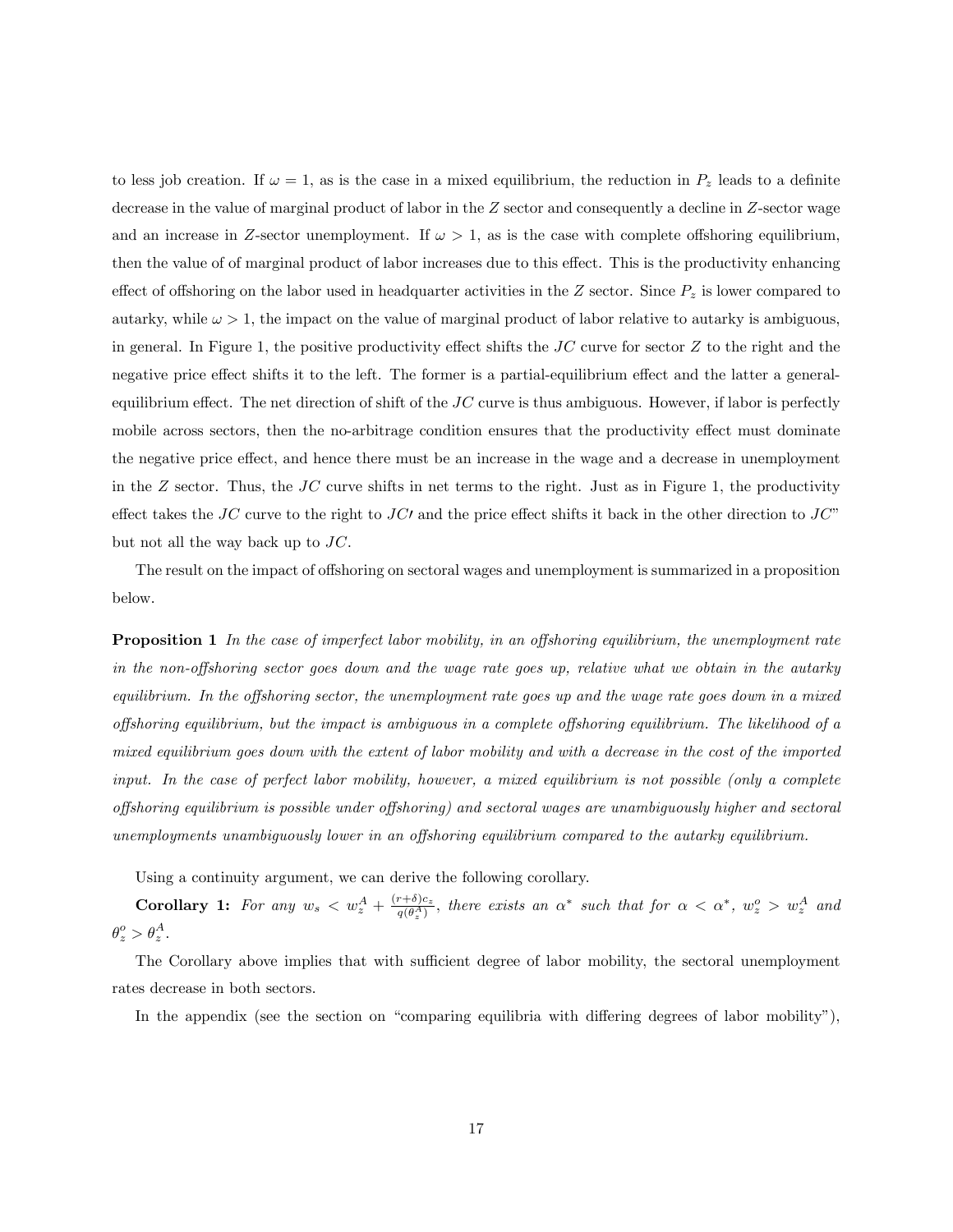we also show that the equilibrium relative price of  $Z$  in an offshoring equilibrium under imperfect labor mobility is lower than in the case of perfect mobility, and the equilibrium price keeps decreasing as the labor mobility keeps decreasing. So the adverse relative price effect is stronger as labor becomes more and more intersectorally immobile, and also as a result the likelihood that the Z sector wage falls and unemployment in that sector rises goes up. <sup>18</sup> .

While we have derived results on the impact of offshoring on sectoral unemployment rates, the economywide unemployment rate is a weighted average the sectoral unemployment rates with the weights being the share of each sector in the total labor force. Now, even if the sectoral unemployment rates go down, economywide unemployment rate may increase if workers move from low unemployment sector to high unemployment sector. Alternatively, even if the unemployment rate in the  $Z$  sector increases upon offshoring (as happens in a mixed equilibrium), economywide unemployment rate may go down if workers move to the low unemployment sector upon offshoring. Providing analytical results on the movement of labor consequent upon offshoring is not possible in the case of imperfect mobility, however, in the case of perfect mobility no arbitrage condition allows us to derive analytical results which we provide below. We discuss several cases depending on the search costs in the two sectors.

Case I: In the special case of  $c_x = c_z$ , no arbitrage condition (17) implies  $\theta_x = \theta_z$  and hence  $u_x = u_z$ . Since offshoring reduces sectoral unemployment rates, the aggregate unemployment rate must fall as well.

When  $c_x \neq c_z$ , we have  $\theta_x \neq \theta_z$ , and therefore, the two sectors have different unemployment rates. Now, the impact of offshoring on economywide unemployment depends on the direction of labor movement. that is whether labor moves to the high unemployment sector or low unemployment sector. The direction of labor movement depends on the parameters of the model, particularly the elasticities of substitution in consumption and production. Assume a constant elasticity of substitution production function for C where the elasticity of substitution is  $\phi$ . Recall that the elasticity of substitution in Z production is  $\sigma$ . We prove the following lemma in the appendix.

**Lemma 3:** When  $c_x = c_z$ , except when  $\phi > 1$  and  $\sigma < 1$ , the size of the labor force in the Z sector postoffshoring is less than in the autarky equilibrium. When  $\phi > 1$  and  $\sigma < 1$ , it is possible for the post-offshoring labor force in the Z sector to exceed its autarky level.

Intuitively, since production jobs are lost in the  $Z$  sector, while there is greater job creation in the  $X$ 

 $18$  If parameters are such that labor moves into the Z sector in an offshoring equilibrium with perfect mobility (low elasticity of substitution in production and high elasticity of substitution in consumption), then the offshoring equilibrium relative price is decreasing in the degree of labor mobility.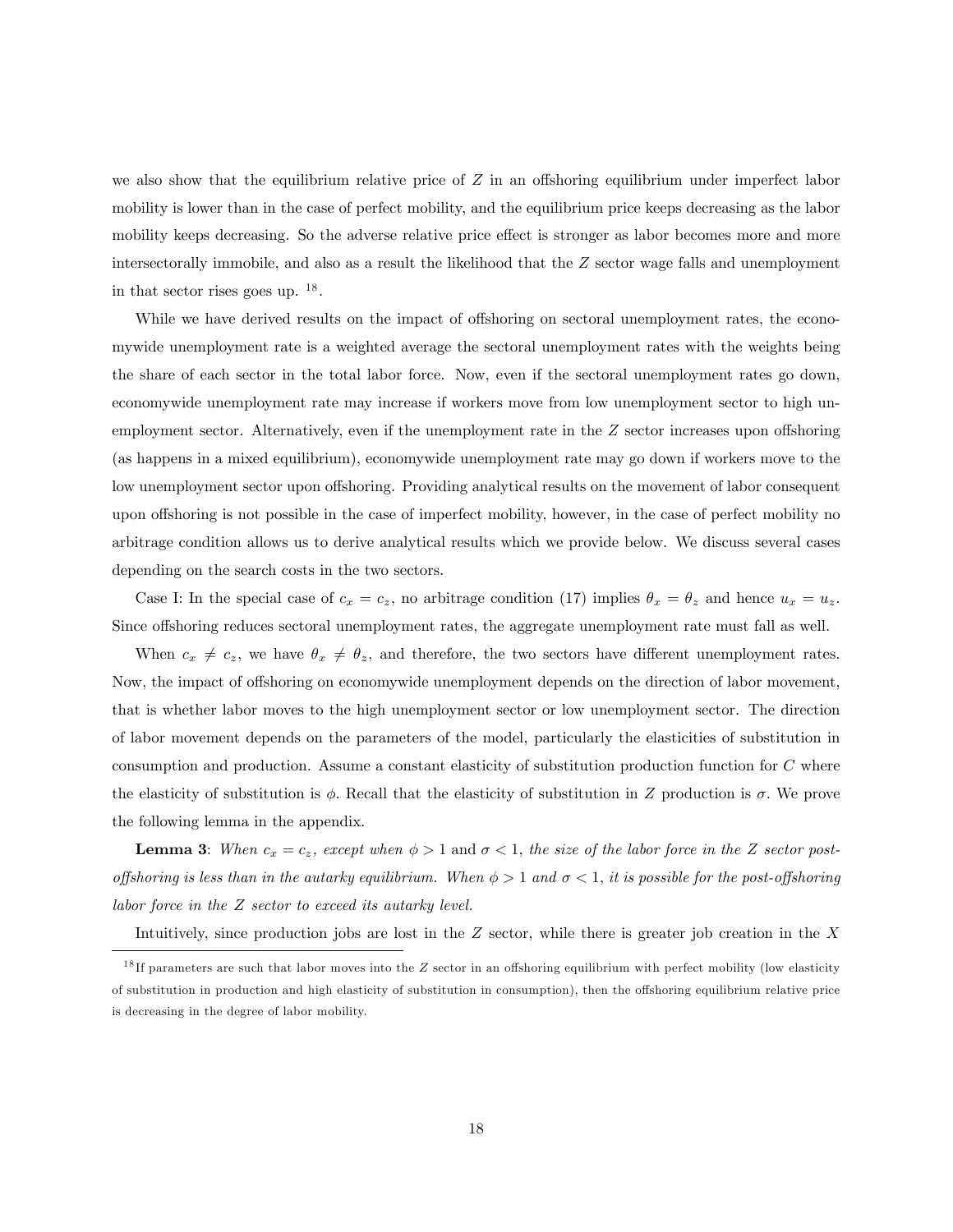sector, workers are likely to move from Z sector to the X sector. As well, cheaper foreign production labor can be substituted for more expensive domestic headquarter labor leading to further movement of workers to the X sector. Countering these effects is the increase in the relative demand for good  $Z$  resulting from a decrease in its relative price. The latter effect on the derived demand for labor is normally dominated by the former effects. However, if the elasticity of substitution in consumption is very high ( $\phi > 1$ ) and in production very low ( $\sigma$  < 1), then workers could move from X sector to Z sector upon offshoring. A high  $\phi$  implies a large increase in the relative demand for Z for a small decrease in the relative price of Z. A low  $\sigma$  implies fewer headquarter jobs can be substituted by cheaper production jobs. Therefore, with  $\phi > 1$ and  $\sigma$  < 1 workers may end up moving to the Z sector.<sup>19</sup> While lemma 3 discusses labor movement for all possible values of  $\phi$  and  $\sigma$ , it is reasonable to think that the elasticity of substitution between headquarter and production input is less than 1. In that case we can say that labor moves from Z to X if  $\phi \leq 1$  and may move from X to Z if  $\phi > 1$ .

Even though the analytical result in Lemma 3 obtains for  $c_x = c_z$ , using a continuity argument we claim that it will hold if  $c_x$  and  $c_z$  are not too different. Numerical simulations confirm that the result on  $L_z$ decreasing upon offshoring is valid even when  $c_x \neq c_z$  ( $c_x$  and  $c_z$  are fairly far apart) except in the case of very high  $\phi$  and very low  $\sigma$ . The discussion above implies the following additional results on aggregate unemployment if  $\sigma < 1$ .

Case II:  $c_x < c_z$ . In this case, no arbitrage condition (17) implies  $\theta_x > \theta_z$ , and hence  $u_x < u_z$ . That is, Z sector has a higher wage as well as unemployment. For  $\phi \leq 1$  labor moves from Z sector to X sector, and hence there is an unambiguous decrease in aggregate unemployment. In the case of  $\phi > 1$  labor may move from  $X$  to  $Z$ , in which case the impact on aggregate unemployment would be ambiguous.

Case III:  $c_x > c_z$ . For  $\phi \leq 1$  labor moves from Z sector to X sector, and hence the impact on aggregate unemployment is ambiguous. If  $\phi > 1$ , then labor may move from X to Z, in which case there would be an unambiguous decrease in aggregate unemployment.

The result on aggregate unemployment is summarized in a proposition below.

#### **Proposition 2** In the case of imperfect mobility of labor the impact of offshoring on aggregate unemployment

 $19$  With perfect intersectoral labor mobility, it is worth noting that if we get rid of all the labor market frictions in this model and the labor market is made perfectly competitive, the labor force allocation across the two sectors will be exactly the same as in the case of  $c_x = c_x$  in our labor-market search model (with perfect intersectoral labor mobility). That is, in the absence of frictions in the labor market, offshoring will lead to movement of workers from sector Z to sector X except when  $\phi > 1$  and  $\sigma$  < 1. This can be easily verified in the proof of labor allocation in the appendix.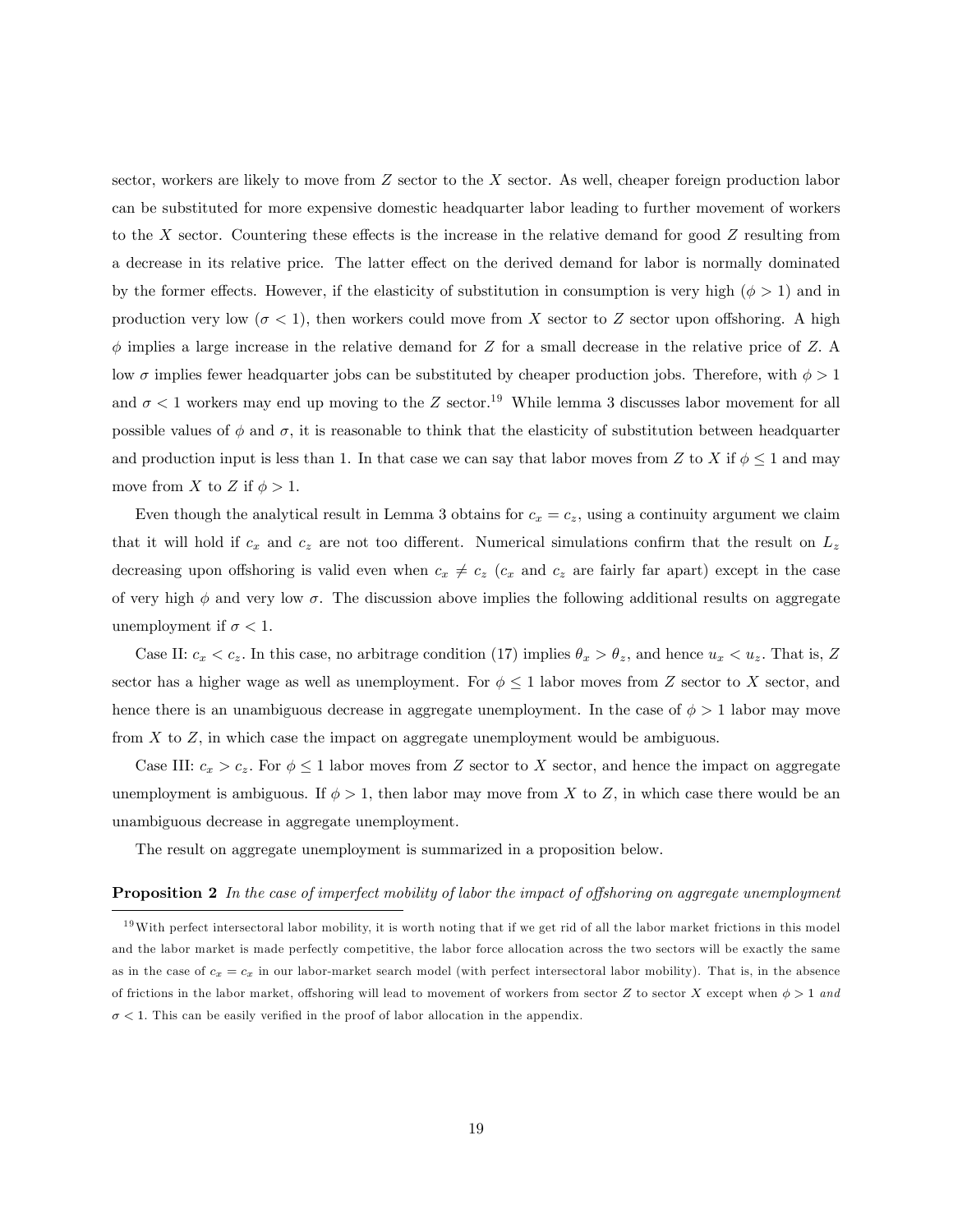rate is ambiguous. With perfect mobility, however, there is a decrease in aggregate unemployment if labor moves from the high unemployment sector to the low unemployment sector, and the impact is ambiguous if labor moves from the low unemployment sector to the high unemployment sector. Except when the elasticity of substitution between headquarter and production labor in the production of  $Z$  is low relative to the elasticity of substitution between  $Z$  and  $X$  in consumption (or the final consumption good  $C$ ), domestic labor moves from the offshoring to the non-offshoring sector.

# 5 Possible Extensions and Discussion

One can now imagine a situation where there is no mobility across the two types of jobs in the Z sector but there is mobility of production labor between the two sectors, i.e., headquarter jobs require skilled workers, while production jobs require unskilled or relatively less skilled workers. After offshoring, the production input cost in sector  $Z$  equals  $w_s$ , and all the domestic production labor moves to sector  $X$ . At a constant  $P_z$ , the marginal product of headquarter labor rises since the cost of production input (now all imported) in sector Z falls to  $w_s$ . Thus, upon offshoring, at a constant  $P_x$  (and therefore at constant  $P_z$ ), unemployment falls for skilled workers who work in the headquarter activities in the Z sector, while it remains constant in sector X. More headquarter labor is employed as a result in sector Z. In addition, at constant  $P_z$ , since the ratio of production input to headquarter labor has gone up, employment of production input (now all imported) and therefore he output of  $Z$  have also gone up. At a given price, the  $X$ -sector labor force actually increases upon offshoring since all the domestic production labor from  $Z$  actually flows into  $X$ . Thus, both the outputs of X and Z go up for a given  $P_x$  and whether the relative supply  $Z/X$  goes up or down as a result of offshoring will depend on how intensively Z is used in C and on  $w_s$ . These will determine how much production labor is released from the  $Z$  sector to go to the  $X$  sector upon offshoring and how large the increase is in the marginal product of headquarter labor. In other words, the relative supply of Z can shift to the right or left (i.e., its relative price could go up or down) depending on the above factors. If we have have a negative price effect, the effect of offshoring on the unemployment of headquarter labor is ambiguous while production labor unemployment goes down. If the parameters are such that the price effect is positive, then headquarter unemployment goes down and production labor unemployment goes up.<sup>20, 21</sup>

 $^{20}\mathrm{The}$  derivation of these results can be obtained from the authors upon request.

 $^{21}$ In the case of the positive price effect, a mixed equilibrium is possible, where simultaneously some amount of domestic production labor is used in the  $Z$  sector and some amount of offshoring takes place.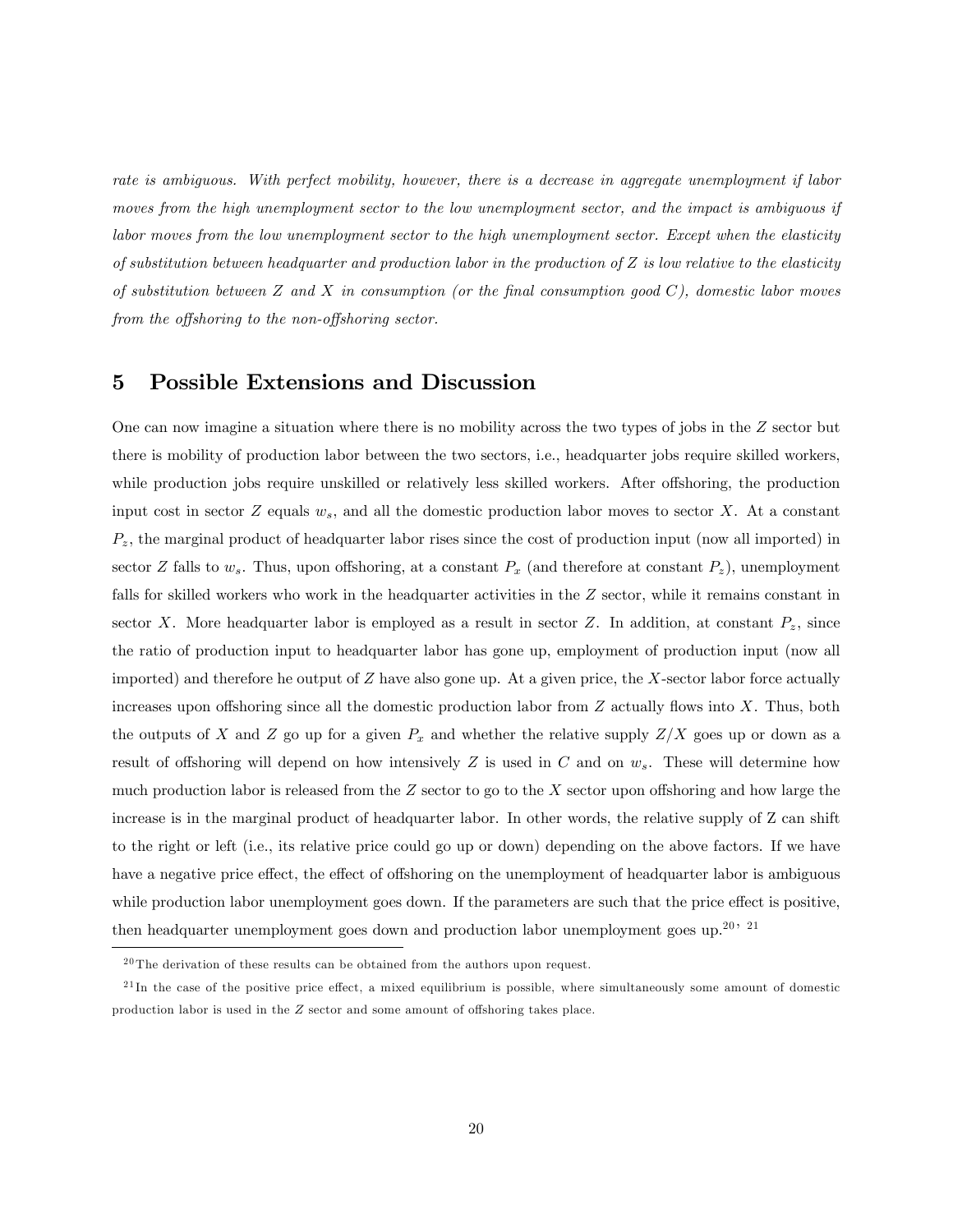The general result from the two cases is that upon offshoring, unemployment cannot rise at the same time for both types of labor, but can fall for both. At least, one type of labor will experience a fall in its unemployment rate.

We next focus on the modeling of vacancy cost in this paper. We have modeled vacancy cost,  $c$ , in terms of the numeraire good which seemed natural given the two sector structure of the model. One could alternatively model the vacancy cost either in terms of labor or foregone output. In the former case, the vacancy cost would be  $c_i w_i$  for sector  $i = X, Z$ , where  $w_i$  is the sectoral wage. In the latter case, it would be  $c_i p_i$ . We find that, under fairly plausible and reasonable conditions, the qualitative results would be unchanged. The key to obtaining our result on unemployment is that productivity changes should not be fully absorbed by wage changes, which will obtain with alternative specifications of search costs as well.

# 6 Conclusions

In this paper, in order to study the impact of offshoring on sectoral and economywide rates of unemployment, we construct a two-sector general equilibrium model in which unemployment is caused by search frictions. We find that, contrary to general perception, wage increases and sectoral unemployment decreases due to o§shoring when labor is intersectorally perfectly mobile. This result can be understood to arise from the productivity enhancing (cost reducing) effect of offshoring. This result is consistent with the recent empirical results of Amiti and Wei (2005a, b) for the US and UK, where, when sectors are defined broadly enough, they find no evidence of a negative effect of offshoring on sectoral employment.

Even though both sectors have lower unemployment post-offshoring, whether the sector with the lower unemployment or higher unemployment expands will also be a determinant of the overall unemployment rate. If the search cost is identical in the two sectors, implying identical rates of unemployment, then the economywide rate of unemployment declines unambiguously after offshoring. Alternatively, even if the search cost is higher in the sector which experiences offshoring (implying a higher wage as well as higher rate of unemployment in that sector), the economywide rate of unemployment decreases because workers move from the higher unemployment sector to the lower unemployment sector.

We can also point out the welfare implications of offshoring in the above situation. Since wages are expressed in terms of the numeraire consumption good, the welfare implications of offshoring are straightforward. As we have shown that wage increases and the economywide unemployment decreases (when  $c_x \leq c_z$ ) due to offshoring, the impact on welfare is positive.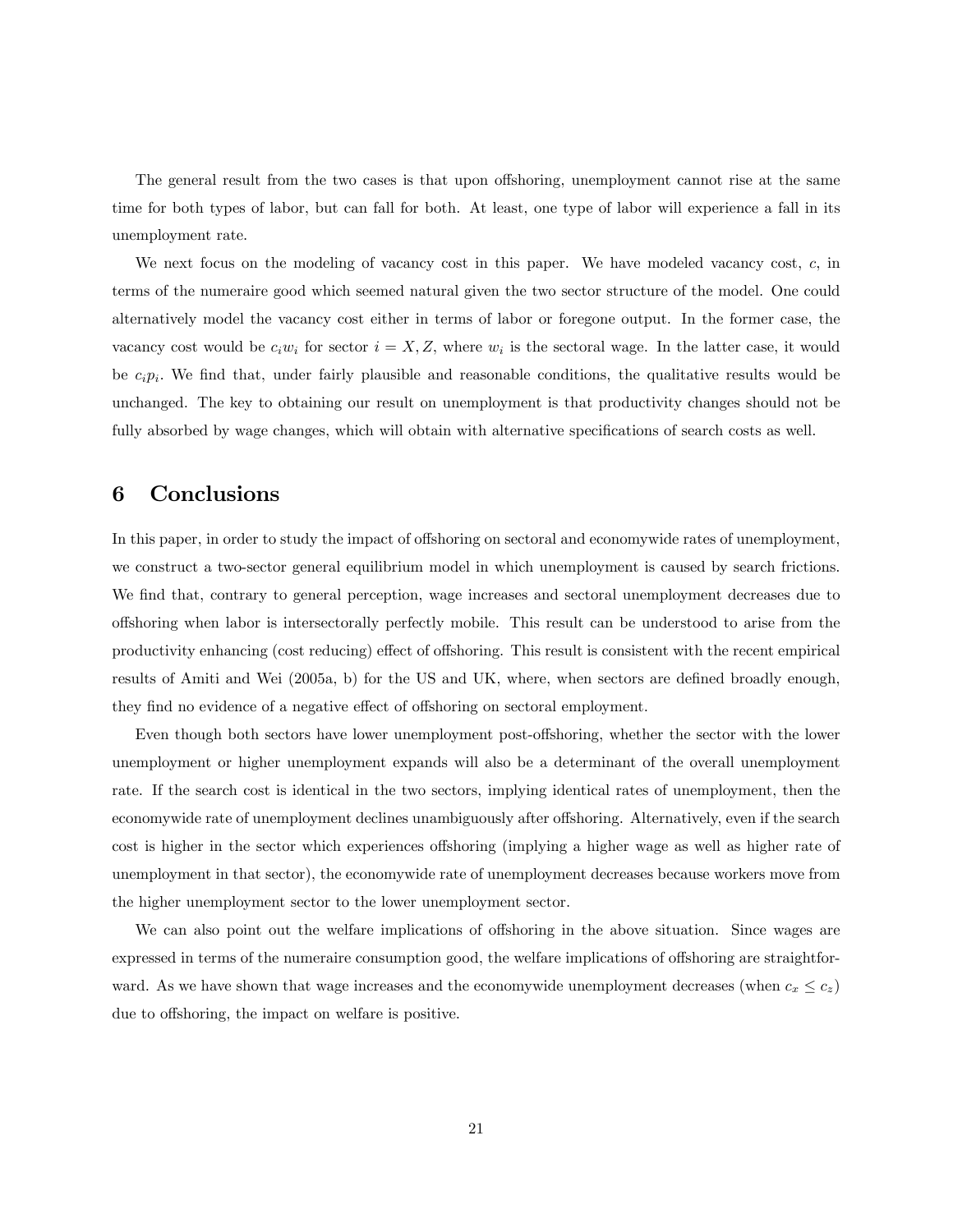When we modify the model to allow for imperfect intersectoral labor mobility, the negative relative price effect on the offshoring sector becomes stronger. In such a case, it is possible for this effect to offset the positive productivity effect, and result in a rise in unemployment in that sector. In the other sector, offshoring has a stronger unemployment reducing effect in the absence of perfect intersectoral labor mobility. With imperfect labor mobility, there is also the possibility of a mixed equilibrium (incomplete offshoring). The relationship between offshoring costs and sectoral unemployment (and wage) is non-monotonic in the imperfect mobility case.

There are two main messages from the paper. Firstly, how offshoring will affect unemployment will depend on the alternative opportunities available for the type of labor whose jobs have been offshored. If these workers can freely start searching for alternative jobs, we see a reduction in the unemployment rates for all types of workers. These alternative jobs can be in the same sector (such as more headquarter jobs in our model) or in another sector (such as X-sector jobs in our model). Secondly, with impediments to movements across sectors and across jobs, the likelihood of unemployment for some workers goes up as a result of offshoring. However, the unemployment rates for all types of workers will never go up at the same time as a result of offshoring.

# References

- [1] Amiti, M. and Wei, S., 2005a. Fear of service outsourcing. Economic Policy, April, 307-347.
- [2] Amiti, M. and Wei, S., 2005b. Service offshoring, productivity, and employment: Evidence from the United States. IMF Working Paper WP/05/238.
- [3] Artuc, E., Chaudhuri, S., McLaren, J., 2008. Delay and dynamics in labor market adjustment: Simulation results. Journal of International Economics 75(1), 1-13.
- [4] Arndt, S. W., 1997. Globalization and the open economy. North American Journal of Economics and Finance 8(1), 71-79.
- [5] Bardhan, A. and Kroll, C., 2003. The new wave of outsourcing. Research Report, Fisher Center for Real Estate and Urban Economics, University of California, Berkeley, Fall.
- [6] Bhagwati, J.; Panagariya, A. and Srinivasan, T.N., 2004. The muddles over outsourcing. Journal of Economic Perspectives 18(4), 93-114.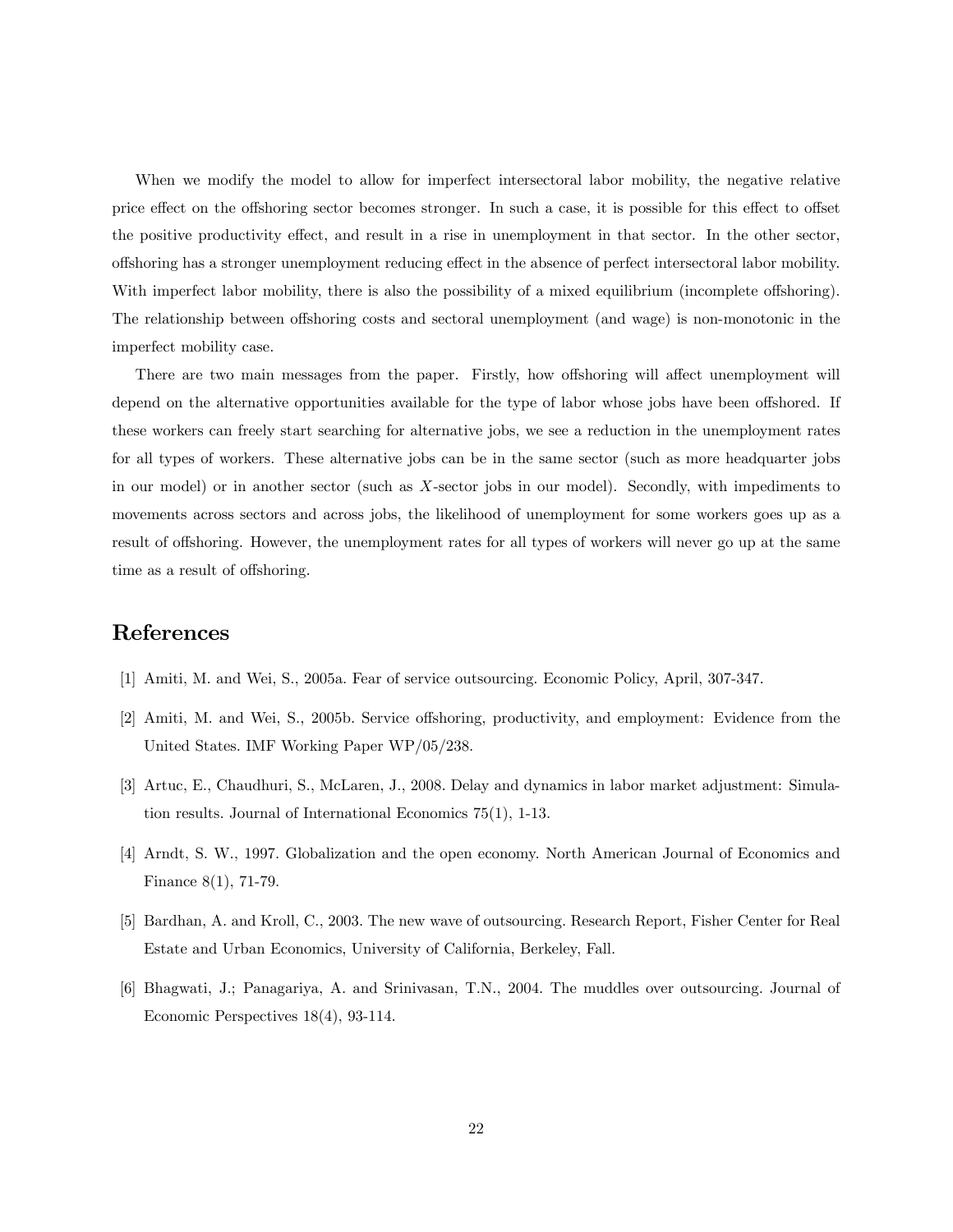- [7] Blinder, A., 2006. Offshoring: The next industrial revolution?. Foreign Affairs  $85(2)$ , 113-128.
- [8] Cahuc, P., Wasmer, E., 2001. Does Intrafirm Bargaining Matter In The Large Firm'S Matching Model?. Macroeconomic Dynamics 5(05), 742-747.
- [9] Davidson, C., Martin, L. and Matusz, S.,1999. Trade and search-generated unemployment. Journal of International Economics 48, 271-299.
- [10] Davidson, C. and Matusz, S., 2004. International trade and labor markets. WE Upjohn Institute of Employment Research, Kalamazoo, Michigan.
- [11] Davidson, C., Matusz, S., Shevchenko, A., 2006. Outsourcing Peter to pay Paul: High-skill Expectations and low-skill Wages and imperfect labor markets. Forthcoming, Macroeconomic Dynamics.
- [12] Deardorff, A.V., 2001a. Fragmentation across cones, in Arndt, S.W. and Kierzkowski, H. (Eds.), Fragmentation: New Production Patterns in the World Economy, Oxford University Press, Oxford.
- [13] Deardorff, A.V., 2001b. Fragmentation in simple trade models. North American Journal of Economics and Finance 12(2), 121-137.
- [14] Drezner, D., 2004. The outsourcing bogeyman. Foreign Affairs  $83, 22-34$ .
- [15] Grossman, G. and Rossi-Hansberg, E., 2008. Trading tasks: A simple theory of offshoring. American Economic Review 98(5), 1978-97.
- [16] Helpman, E., 2006. Trade, FDI, and the organization of Örms. Journal of Economic Literature 44, 589-630.
- [17] Helpman, E. and Itskhoki, O., 2007. Labor market rigidities, trade and unemployment. NBER working  $paper \# 13365.$
- [18] Jones, R.W. and Kierzkowski, H., 1990. The role of services in production and international trade: A theoretical framework, in: Jones, R. and Krueger, A. (Eds.), The Political Economy of International Trade: Essays in Honor of Robert E. Baldwin, Basil Blackwell, Oxford.
- [19] Jones, R.W. and Kierzkowski, H., 2001. Globalization and the consequences of international fragmentation, in: Dornbusch, R. (Ed.), Money, Capital Mobility and Trade: Essays in Honor of Robert A. Mundell, The MIT Press, Cambridge, MA.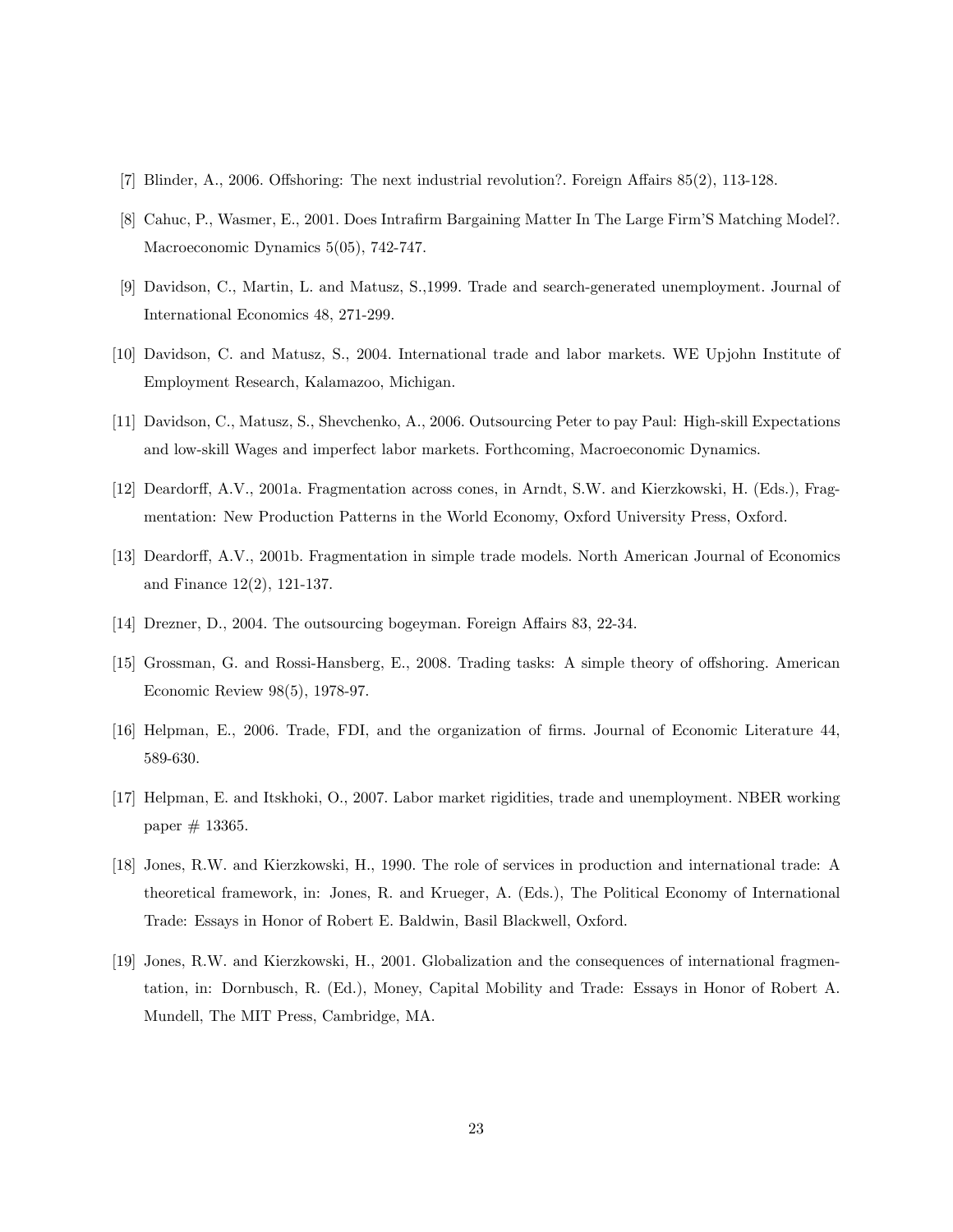- [20] Karabay, B. and McLaren, J., 2006. Trade, offshoring and the invisible handshake. Mimeo, Department of Economics, University of Virginia.
- [21] McKinsey & Company, 2005. The Emerging Global Labor Market, McKinsey & Company.
- [22] Mitchell, D.,1985. Shifting norms in wage determination. Brookings Papers on Economic Activity 2, 575-99.
- [23] Mitra, D., Ranjan, P., 2008. Temporary shocks and offshoring: The role of xxternal economies and firm heterogeneity. Journal of Development Economics 87, 76-84.
- [24] Moore, M., Ranjan, P., 2005. Globalization vs skill biased technical change: Implications for unemployment and wage inequality. Economic Journal 115(503), 391-422.
- [25] Pissarides, C., 2000. Equilibrium Unemployment Theory. 2nd ed.,Cambridge, MA: MIT Press.
- [26] Rogerson, R., Shimer, R., Wright, R., 2005. Search-theoretic models of the labor market. Journal of Economic Literature 43(4), 959-988.
- [27] Rotemberg, J., 2006. Cyclical wages in a search and bargaining model with large firms. NBER working paper #12415.
- [28] Stole, L., Zwiebel, J.,1996. Intra-Örm bargaining under non-binding contracts. Review of Economic Studies, 63, 375-410.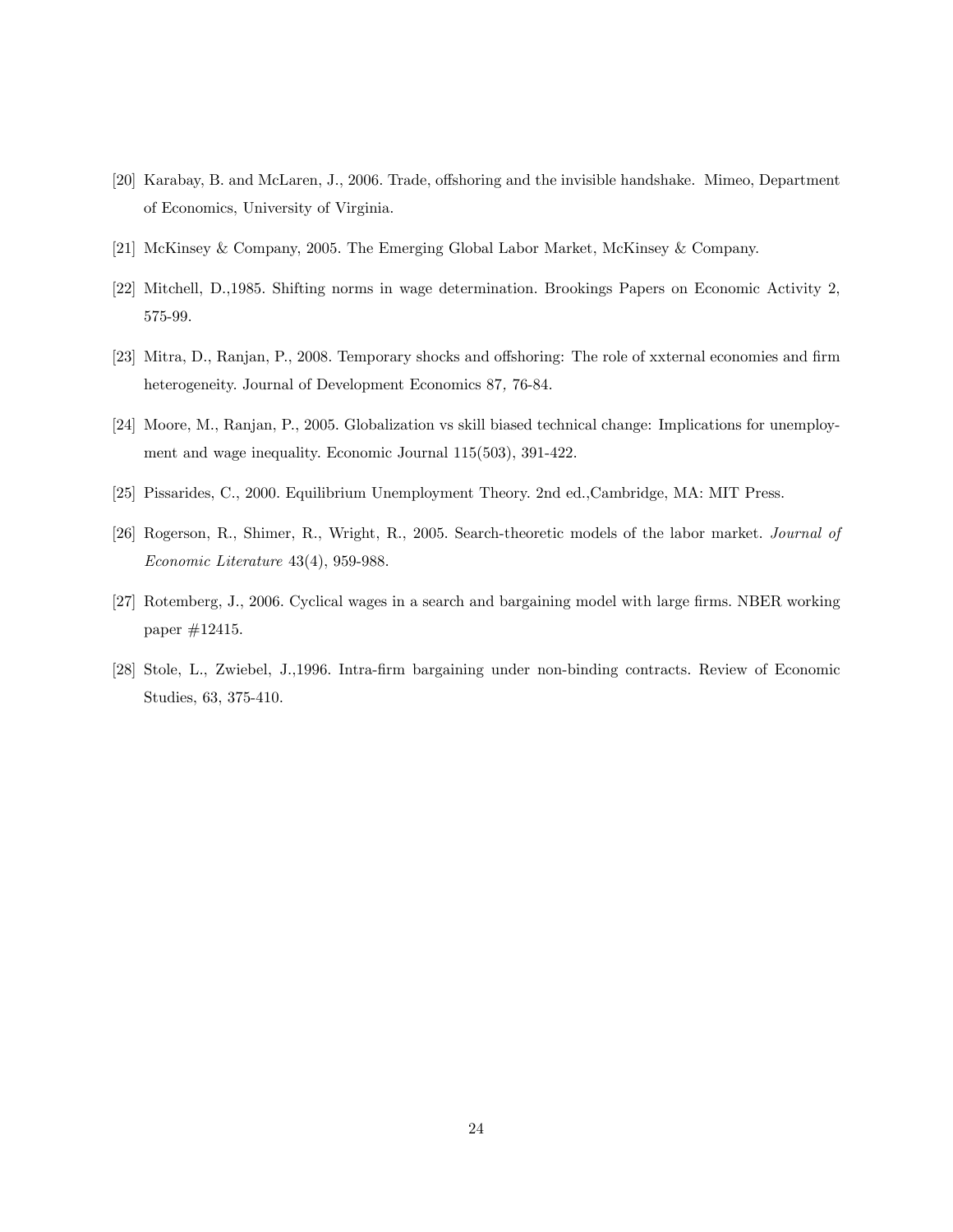# 7 Appendix

## 7.1 Maximization problem of the firm in the autarky case

The firm maximizes  $(8)$  subject to  $(7)$ , and  $(6)$ . Denoting the Lagrangian multiplier associated with  $(7)$  by  $\lambda$ , and with (6) by  $\phi$ , the current value Hamiltonian for each firm can be written as

$$
H = P_z Z - w_z N - c_z V + \lambda [q(\theta_z)V - \delta N] + \phi [N - m_h - m_p]
$$

where  $Z$  is given in (5). The first order conditions for the above maximization are follows.

$$
m_h : P_z \tau m_h^{\rho-1} (\tau m_h^{\rho} + (1 - \tau) m_p^{\rho})^{\frac{1}{\rho}-1} = \phi \tag{25}
$$

$$
m_p : P_z(1-\tau)m_p^{\rho-1}(\tau m_h^{\rho} + (1-\tau)m_p^{\rho})^{\frac{1}{\rho}-1} = \phi \tag{26}
$$

$$
V : c_z = \lambda q(\theta_z) \tag{27}
$$

$$
N : w_z + \lambda \delta - \phi = \lambda - r\lambda \tag{28}
$$

Now,  $(25)$  and  $(26)$  imply

$$
\frac{m_h}{m_p} = \left(\frac{\tau}{1-\tau}\right)^{\frac{1}{1-\rho}}
$$
\n(29)

using the above in (25) gives

$$
\tau' P_z = \phi \tag{30}
$$

Next, note from (27) that for a given  $\theta_z$ ,  $\lambda$  is constant. Using  $\dot{\lambda} = 0$ , (27), and (30) in (28) we get

$$
\tau' P_Z - w_z = (r + \delta)\lambda = \frac{(r + \delta)c_z}{q(\theta_z)}
$$
\n(31)

 $\lambda$  is the shadow value of an extra job.

## 7.2 Wage Determination

Let  $U_z^j$  denote the income of the unemployed worker-j searching for a job in the Z sector. The asset value equation for the unemployed in this sector is given by

$$
rU_z^j = \varepsilon_z^j + b + \theta_z q(\theta_z) [E_z^j - U_z^j]
$$
\n(32)

where  $E_z^j$  is the expected income from becoming employed in the Z sector. As explained in Pissarides (2000), the asset that is valued is an unemployed worker's human capital. The return on this asset is the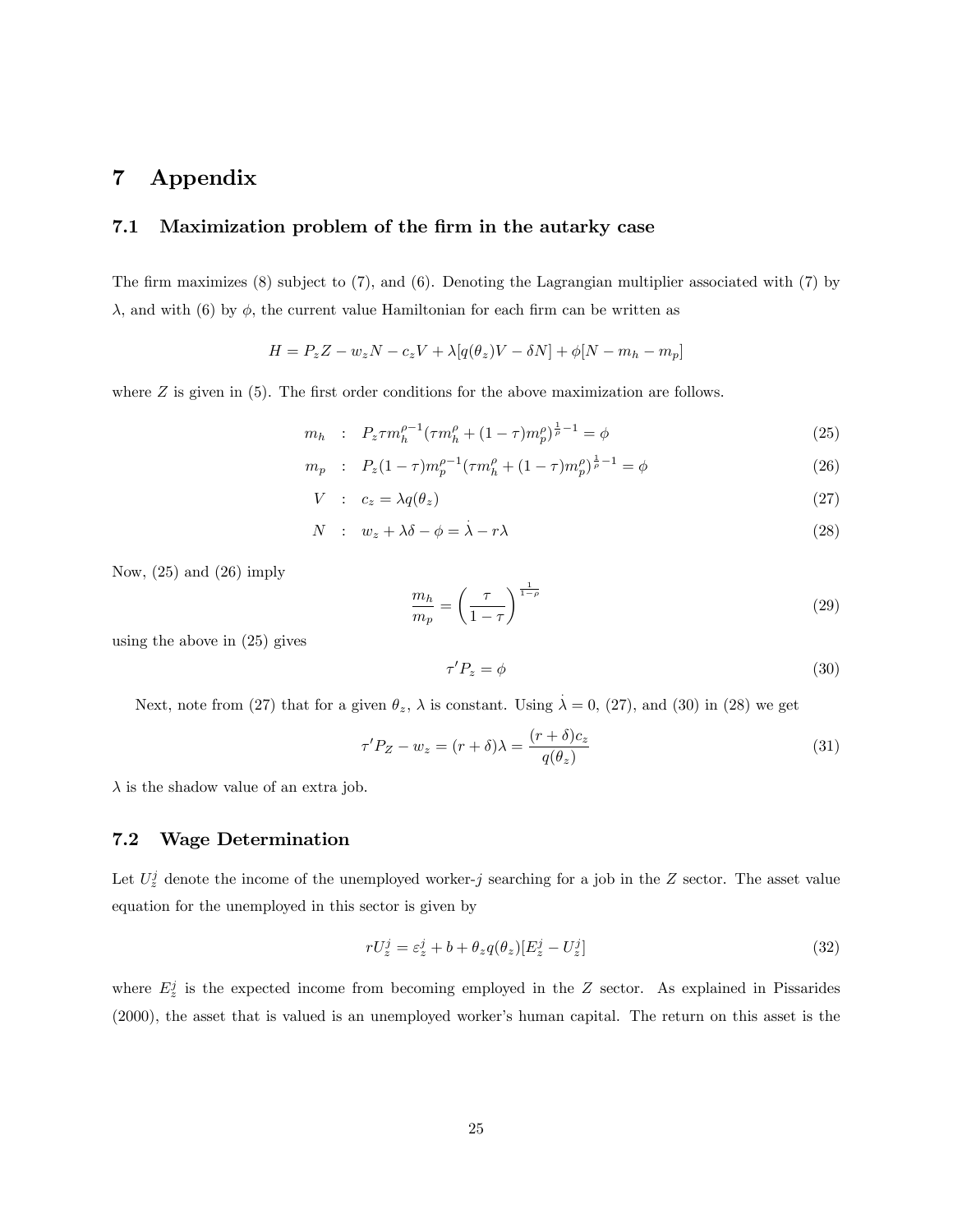unemployment benefit  $b$  plus the expected capital gain from the possible change in state from unemployed to employed given by  $\theta_z q(\theta_z)[E_z - U_z]$ .

The asset value equation for employed worker-j in sector  $Z$  is given by

$$
rE_z^j = \varepsilon_z^j + w_z^j + \delta(U_z^j - E_z^j) \Rightarrow E_z^j = \frac{\varepsilon_z^j}{r + \delta} + \frac{w_z^j}{r + \delta} + \frac{\delta U_z^j}{r + \delta}
$$
(33)

Again the return on being employed equals the wage plus the expected change in the asset value from a change in state from employed to unemployed. Assume the rent from a vacant job to be zero which is ensured by no barriers to the posting of vacancy. Now, denote the surplus for a firm from a job occupied by worker-j by  $J_z^j$ . From (31) above this simply equals  $\frac{\tau' P_z - w_z^j}{(r+\delta)}$ . Since the wage is determined using Nash bargaining where the bargaining weights are  $\beta$  and  $1 - \beta$ , we get the following wage bargaining equation:

$$
E_z^j - U_z^j = \beta (J_z^j + E_z^j - U_z^j) \tag{34}
$$

The above implies that

$$
E_z^j - U_z^j = \frac{\beta}{1 - \beta} J_z^j = \frac{\beta}{1 - \beta} \frac{c_z}{q(\theta_z)}
$$
(35)

where the last equality follows from the fact that the value of an occupied job,  $J_z$ , equals  $\frac{c_z}{q(\theta_z)}$  as discussed in (11) in the text. Plugging the value of  $E_z^j - U_z^j$  from above into the asset value equation for the unemployed in  $(32)$  we have a simplified version of this asset value equation

$$
rU_z^j = \varepsilon_z^j + b + \frac{\beta}{1 - \beta} c_z \theta_z \tag{36}
$$

Next, (33) implies that

$$
E_z^j - U_z^j = \frac{\varepsilon_z^j}{r + \delta} + \frac{w_z^j}{r + \delta} - \frac{rU_z^j}{r + \delta}
$$
\n(37)

Use (35) to substitute out  $E_z^j-U_z^j$  and (36) to substitute out  $rU_z^j$  in the above expression to get the following simplified wage equation:

$$
w_z^j = b + \frac{\beta c_z}{1 - \beta} [\theta_z + \frac{r + \delta}{q(\theta_z)}]
$$

Note that  $w_z^j$  is the same for all j.Similarly, in the case of the X sector, we obtain  $w_x = b + \frac{\beta c_x}{1-\beta} [\theta_x + \frac{r+\delta}{q(\theta_x)}]$ .

## 7.3 Proof of Lemma 1

It is clear that for  $P_z < P_z^o$ , the autarky domestic labor cost in sector Z is less than  $w_s$ , and hence no offshoring takes place. Therefore, even with the possibility of offshoring, the relative supply curve for  $p < p^o$ is the same as the autarky relative supply curve.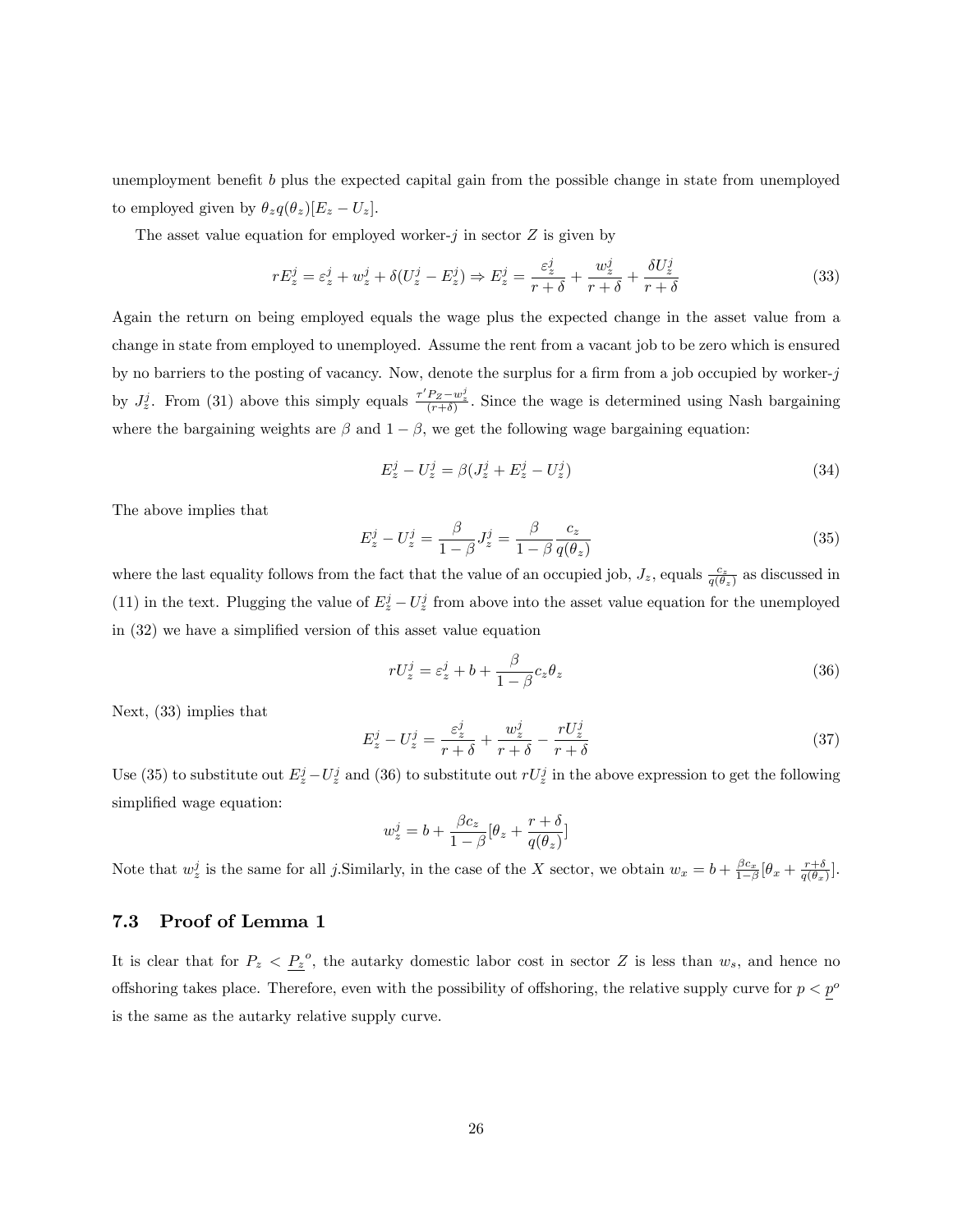Next, at  $p = p^o$ , firms are indifferent between offshoring and sourcing domestically. In this case the relative supply of  $Z$  is given by

$$
\frac{(\tau^{\sigma} + (1-\tau)^{\sigma})^{\frac{1}{\sigma-1}} \left[L_z(1-u_z) - N^O\right] + \tau^{-\sigma} \left(\tau^{\sigma} + (1-\tau)^{\sigma}\right)^{\frac{\sigma}{\sigma-1}} N^O}{L_x(1-u_x)}
$$
(38)

where the total domestic employment of the offshoring firms is denoted by  $N^O$  and  $N^O \in [0, L_z(1 - u_z)]$ . Since  $\hat{\varphi}$  is a function of p,  $L_z$  and  $L_x$  are functions of p as well. Therefore, the denominator remains constant while the numerator increases with  $N^O$ .

For  $p > p^o$ , the autarky domestic labor cost in the Z sector exceeds  $w_s$ , therefore, there is complete offshoring. With complete offshoring,  $P_z$  equals the expression on the r.h.s. of (23), which implies that for each  $P<sub>z</sub>$  in this range, the domestic labor cost in the Z sector in the case of offshoring is higher than the autarky labor cost. Also, since all firms are offshoring, the offshoring relative supply is greater than the autarky relative supply.

Note that the expressions for the amount of labor going to each sector in the case of offshoring are still given by (20) and (19) with  $\hat{\varphi}^A$  being replaced by  $\hat{\varphi}^o$ . The relative supply for each p in the case of complete o§shoring is given by

$$
\frac{\tau^{-\sigma} \left(\tau^{\sigma} + (1-\tau)^{\sigma} \omega^{\sigma-1}\right)^{\frac{\sigma}{\sigma-1}} (1-u_z)}{(1-u_x) \exp(\widehat{\varphi}^o/\alpha)}
$$
(39)

where  $u_i$ ,  $\omega$ , and  $\hat{\varphi}^o$  are functions of  $p$ .

The expression in (39) makes it clear that the relative supply is independent of  $\alpha$  for  $\hat{\varphi}^o(p) = 0$ . Therefore, the offshoring relative suppy curves with different values of  $\alpha$  all pass through the same point at  $p = p^o$ . Using the same argument as in the case of autarky, we can verify that a decrease in  $\alpha$  leads to a clockwise rotation of the relative supply curve at  $p = p^o$ . This pins down the relative positions of the offshoring relative supply curves corresponding to  $\alpha_1$  and  $\alpha_2$ , respectively, in Figure 3.

In the limit, when  $\alpha \to 0$ ,  $\varphi^j \to 0$   $\forall j$ , and therefore, the relative supply curve becomes horizontal at  $p = p^{\circ}$  since at this price the no arbitrage condition (17) is satisfied for all workers in the offshoring case.

## 7.4 Proof of Lemma 3

Assume  $c_x = c_z$  and the following production function for C

$$
C = \left(\gamma Z^{\frac{\phi-1}{\phi}} + (1-\gamma)X^{\frac{\phi-1}{\phi}}\right)^{\frac{\phi}{\phi-1}}
$$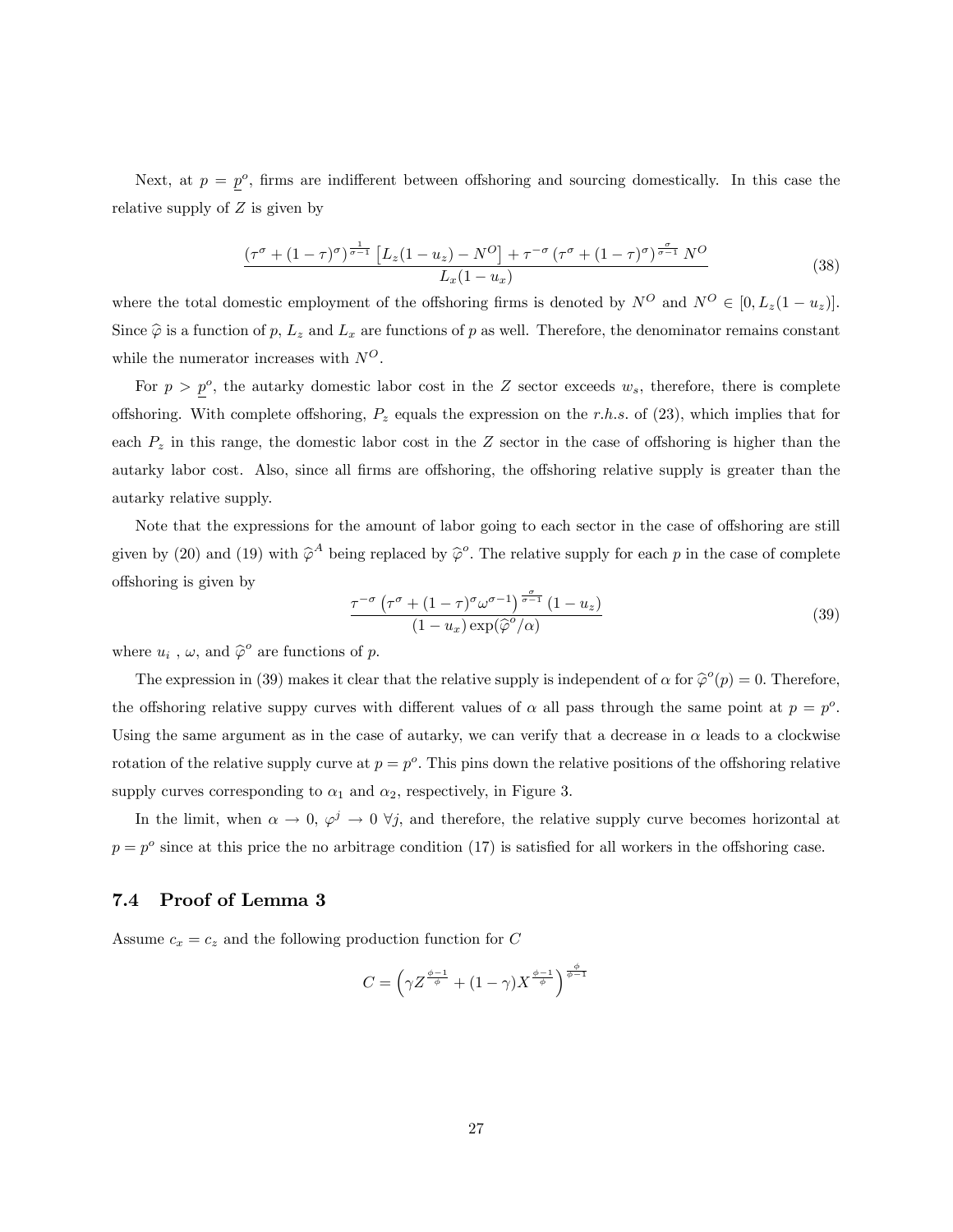where  $\phi$  is the elasticity of substitution between X and Z. The production function for C implies the following cost function.

$$
\left(\gamma^{\phi}\left(P_z\right)^{1-\phi}+(1-\gamma)^{\phi}\left(P_x\right)^{1-\phi}\right)^{\frac{1}{1-\phi}}
$$
\n
$$
\tag{40}
$$

Since C is the numeraire, the unit cost of C must equal 1. Note that the relative demand (4) for Z when the production function for  $C$  is of the CES type is given by

$$
\left(\frac{Z}{X}\right)^d = \left(\frac{\gamma P_x}{(1-\gamma)P_z}\right)^{\phi} \tag{41}
$$

The relative demand for  $Z$  equal to relative supply in autarky equilibrium can be written as

$$
\frac{\tau'L_z}{L - L_z^A} = \left(\frac{\gamma P_x}{(1 - \gamma)P_z}\right)^{\phi} \frac{(1 - u_x)}{(1 - u_z)}
$$
\n(42)

Next,  $c_x = c_z$  implies  $\theta_x = \theta_z$ , which in turn implies  $w_x = w_z$ , and hence  $P_x = \tau' P_z$  where  $\tau' \equiv [\tau^{\sigma} +$  $(1 - \tau)^{\sigma} \sqrt{\frac{1}{\sigma - 1}}$ . Also,  $\theta_x = \theta_z$  implies  $u_x = u_z$ . Therefore, from (42)

$$
\frac{L_z^A}{L - L_z^A} = \frac{1}{\tau'} \left( \frac{\gamma \tau'}{(1 - \gamma)} \right)^{\phi} \tag{43}
$$

where  $L_z^A$  is the amount of labor in the Z sector in autarky equilibrium. Note that if there was no labor market friction in the model, the expression for  $L_z$  in autarky would be exactly the same as in (43).

Similarly, the relative demand equals relative supply in the offshoring equilibrium can be written as

$$
\frac{\tau^{-\sigma} \left(\tau^{\sigma} + (1-\tau)^{\sigma} \omega^{\sigma-1}\right)^{\frac{\sigma}{\sigma-1}} L_z}{L - L_z} = \left(\frac{\gamma P_x}{(1-\gamma)P_z}\right)^{\phi} \frac{(1-u_x)}{(1-u_z)}
$$
(44)

Again,  $c_x = c_z$  implies  $\theta_x = \theta_z$  and hence  $u_x = u_z$ . Also,  $\theta_x = \theta_z$  and  $w_x = w_z$  imply  $P_x = (\tau^{\sigma} + (1 - \tau)^{\sigma} \omega^{\sigma - 1})^{\frac{1}{\sigma - 1}} P_z$ . Therefore, (44) can be written as

$$
\frac{L_z^O}{L - L_z^O} = \frac{\tau^\sigma}{(\tau^\sigma + (1 - \tau)^\sigma \omega^{\sigma - 1})^{\frac{\sigma}{\sigma - 1}}} \left( \frac{\gamma \left( \tau^\sigma + (1 - \tau)^\sigma \omega^{\sigma - 1} \right)^{\frac{1}{\sigma - 1}}}{(1 - \gamma)} \right)^\phi \tag{45}
$$

where  $L_z^O$  is the amount of labor in the Z sector in the offshoring equilibrium. Again, if there is no labor market friction then the expression for  $L_z$  in an offshoring equilibrium would be the same as in (45). The only difference would be that  $\omega$  would be the ratio of domestic wage to foreign wage rather than being the ratio of domestic labor cost to foreign wage.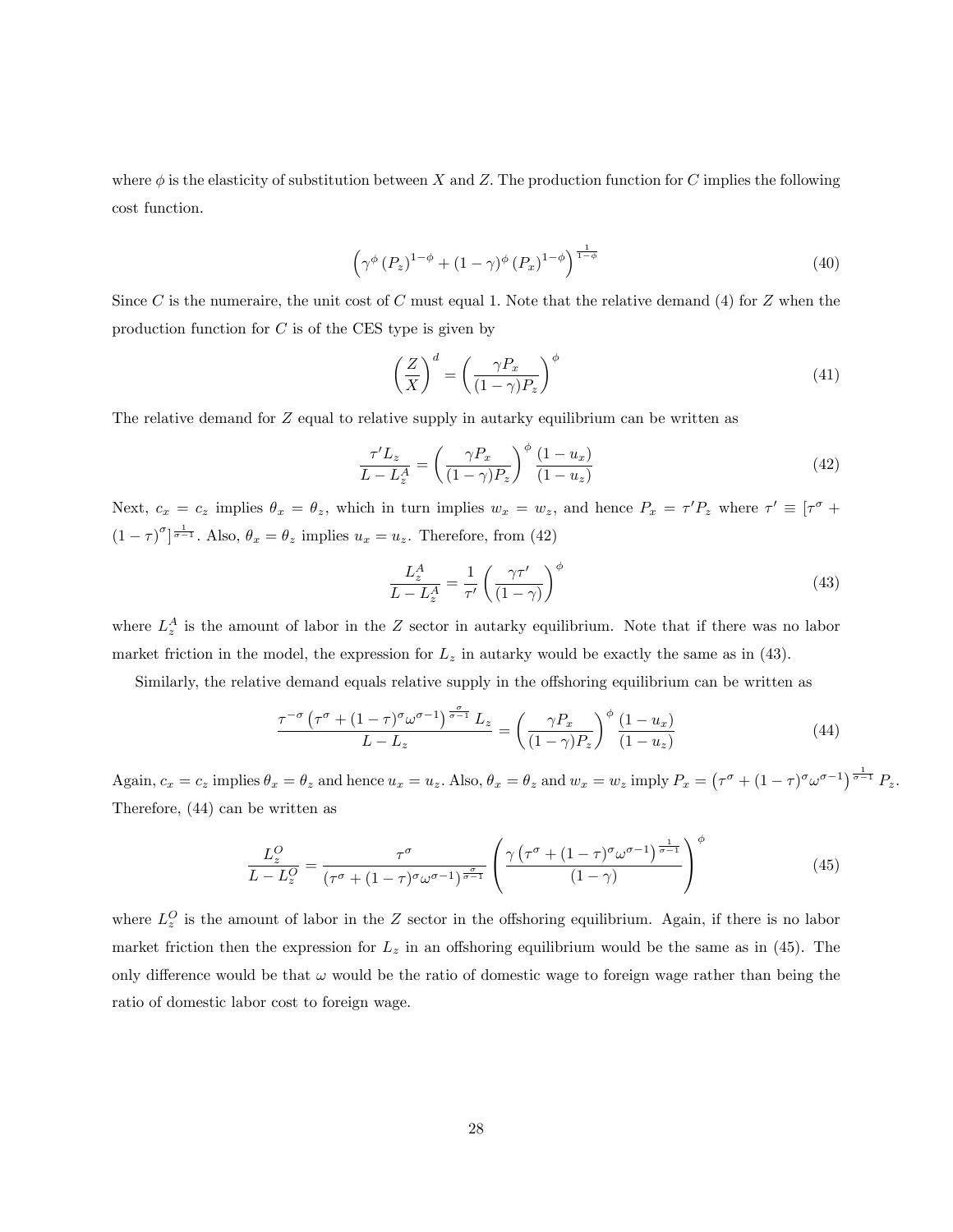Comparing (43) and (45) note that  $L_z^A > \langle \langle \rangle L_z^O$  if the following inequality holds.

$$
\left(\frac{\tau^{\sigma} + (1-\tau)^{\sigma}}{\tau^{\sigma} + (1-\tau)^{\sigma}\omega^{\sigma-1}}\right)^{\frac{\phi-1}{\sigma-1}} > \left(\langle\right) \frac{\tau^{\sigma}}{\tau^{\sigma} + (1-\tau)^{\sigma}\omega^{\sigma-1}}\tag{46}
$$

We get the following possibilities:

Case I:  $\phi = 1$ . In this case the l.h.s of (46) exceeds the r.h.s if  $\frac{\tau^{\sigma}}{\tau^{\sigma}+(1-\tau)^{\sigma}\omega^{\sigma-1}} < 1$ , if which is true for any  $\sigma$ . Therefore, if the production function for C is Cobb-Douglas, then irrespective of the elasticity of substitution in  $Z$  production, labor always moves from  $Z$  to  $X$  upon offshoring.

Case II:  $\phi = \sigma$ . In this case the l.h.s of (46) exceeds the r.h.s if  $1 + \left(\frac{1-\tau}{\tau}\right)^{\sigma} > 1$ , which is always true implying  $L_z^A > L_z^O$ .

Case III:  $\phi < 1$ ,  $\sigma > 1$ . In this case the l.h.s of exceeds 1 since  $\frac{\tau^{\sigma}+(1-\tau)^{\sigma}}{\tau^{\sigma}+(1-\tau)^{\sigma}\omega^{\sigma-1}} < 1$  and  $\frac{\phi-1}{\sigma-1} < 0$ , while the r.h.s is less than 1. Therefore, again  $L_z^A > L_z^O$ .

Case IV:  $\phi < 1$ ,  $\sigma < 1$ . Again, the l.h.s of (46) exceeds 1 because  $\frac{\tau^{\sigma}+(1-\tau)^{\sigma}}{\tau^{\sigma}+(1-\tau)^{\sigma}\omega^{\sigma-1}} > 1$  and  $\frac{\phi-1}{\sigma-1} > 0$ . Therefore, again  $L_z^A > L_z^O$ .

Case V:  $\phi > 1$ ,  $\sigma > 1$ . Again, the l.h.s of (46) exceeds 1 because  $\frac{\tau^{\sigma}+(1-\tau)^{\sigma}}{\tau^{\sigma}+(1-\tau)^{\sigma}\omega^{\sigma-1}} > 1$  and  $\frac{\phi-1}{\sigma-1} > 0$ . Therefore, again  $L_z^A > L_z^O$ .

Case VI:  $\phi > 1$ ,  $\sigma < 1$ . In this case  $\sigma < 1$  implies  $\frac{\tau^{\sigma} + (1-\tau)^{\sigma}}{\tau^{\sigma} + (1-\tau)^{\sigma} \omega^{\sigma-1}} > 1$ , but  $\phi > 1$ ,  $\sigma < 1$  implies  $\frac{\phi-1}{\sigma-1} < 0$ . Therefore, the l.h.s of (46) is less than 1. Since both the l.h.s and the r.h.s are less than 1, it is possible for the r.h.s to exceed l.h.s in which case  $L_z^A < L_z^O$ .

## 7.5 Comparing equilibria with differing degrees of labor mobility

We can also compare offshoring equilibria with different degrees of labor mobility using Figure 3. Since the relative supply curves with different degrees of labor mobility all pass through the same point  $B$  at a price of  $p<sup>o</sup>$  in Figure 3, the impact of extent of labor mobility depends on whether the relative demand curve passes to the left or right of point  $B$  in Figure 3, or whether the perfect mobility equilibrium is to the left of point B or to the right of it. If in the perfect mobility case labor moves from sector  $Z$  to sector  $X$ , which is the plausible scenario, as argued earlier, then we can show that the perfect mobility equilibrium at point C must be to the left of point  $B$  as shown in Figure 3.

Proof: Note from (19) above that at  $\hat{\varphi}^A = 0$ ,  $L_x = L_z = \frac{1}{2}L$ , irrespective of  $\alpha$ . That is, each sector has exactly half of the labor in autarky equilibrium. Since (19) is also valid for offshoring with  $\hat{\varphi}^A$  replaced by  $\hat{\varphi}^o$ , the amount of labor in each sector must equal  $\frac{1}{2}L$  because  $\hat{\varphi}^o = 0$  at point B. Now, if labor moves from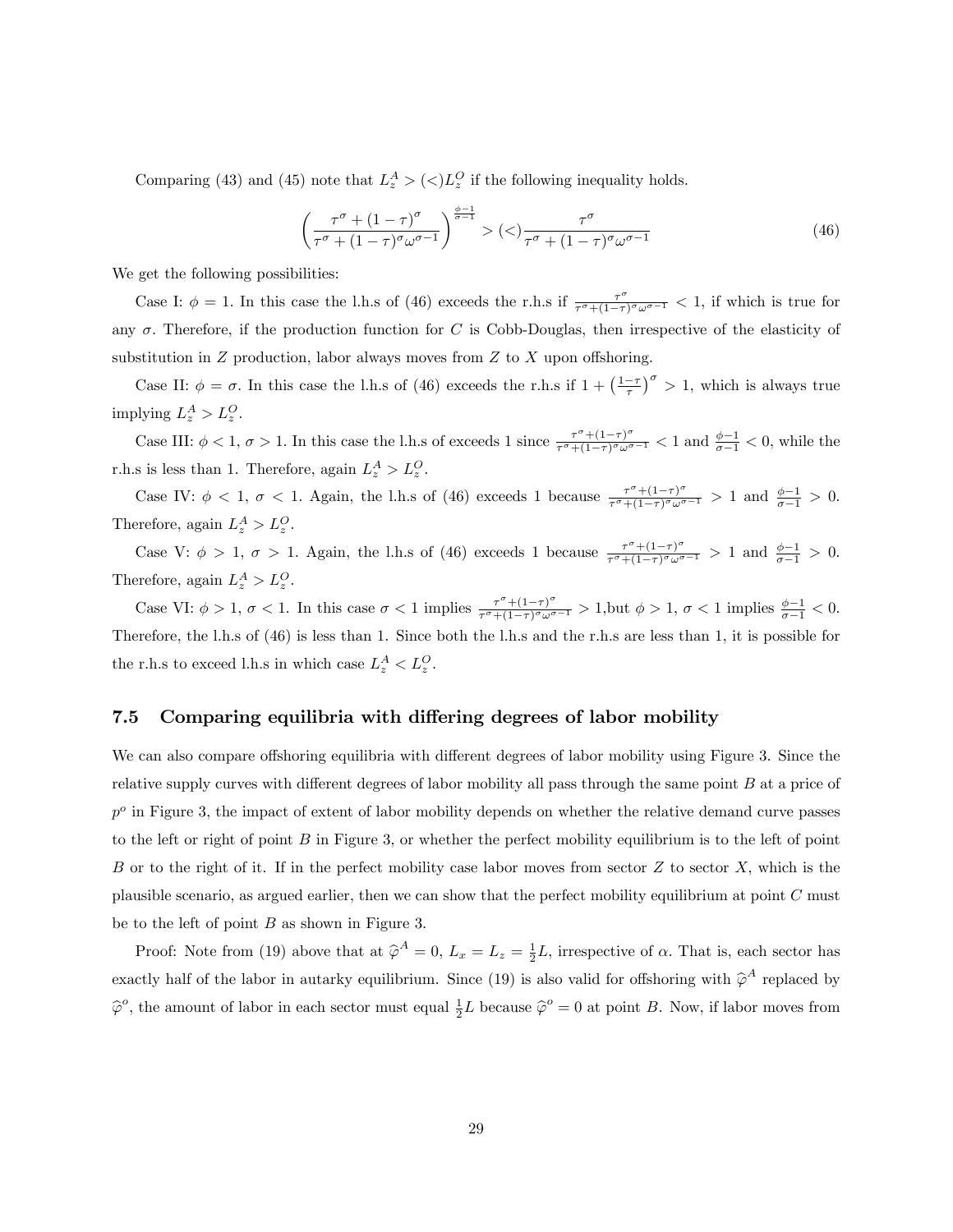$Z$  to  $X$  in the case of offshoring equilibrium with perfect mobility, then the amount of labor in the  $X$  sector in offshoring equilibrium must be greater than  $\frac{1}{2}L$ . This in turn implies that the equilibrium  $Z/X$  must be lower than at  $B$ .

## 7.6  $w_s$  and the likelihood of a mixed equilibrium under imperfect labor mobility

We first describe the shift in the relative supply curve in response to a decrease in  $w_s$ . Recall from the definition of  $p^o$  that it decreases as  $w_s$  decreases. From the derivation of the offshoring relative supply curve, a decrease in  $w_s$  implies that the starting point of the offshoring relative supply curve slides down the autarky supply curve. This implies that the horizontal segment of the offshoring relative supply curve slides down the autarky relative supply curve as well. We can also verify that the rightmost point of the horizontal segment is more to the left the lower the  $w_s$ . To see this, note that the lower the  $w_s$  the lower the  $\theta_z$  and consequently, the lower the  $L_z$  and the higher the  $u_z$ . Therefore, verify from (38) that the relative supply when  $N^{O} = L_{z}(1 - u_{z})$  is lower the lower the  $w_{s}$ . Finally, (23) implies that at any p the lower the  $w_{s}$ the higher the domestic labor cost in the Z sector. A higher domestic labor cost implies a higher  $\theta_z$  and hence a lower  $u_z$  and a higher  $L_z$ . Therefore, at each p, the lower the  $w_s$  the greater the relative supply. Therefore, the offshoring relative supply curve shifts in response to a decrease in  $w_s$  as shown in Figure 5 for two different levels of  $w_s(w_{s1} > w_{s2})$ . From this figure, it is clear that the likelihood of mixed equilibrium goes down as  $w_s$  goes down. The shift in the relative supply curve depicted in Figure 5 raises the possibility of non-monotonicity of  $\theta_z$  with respect to  $w_s$ .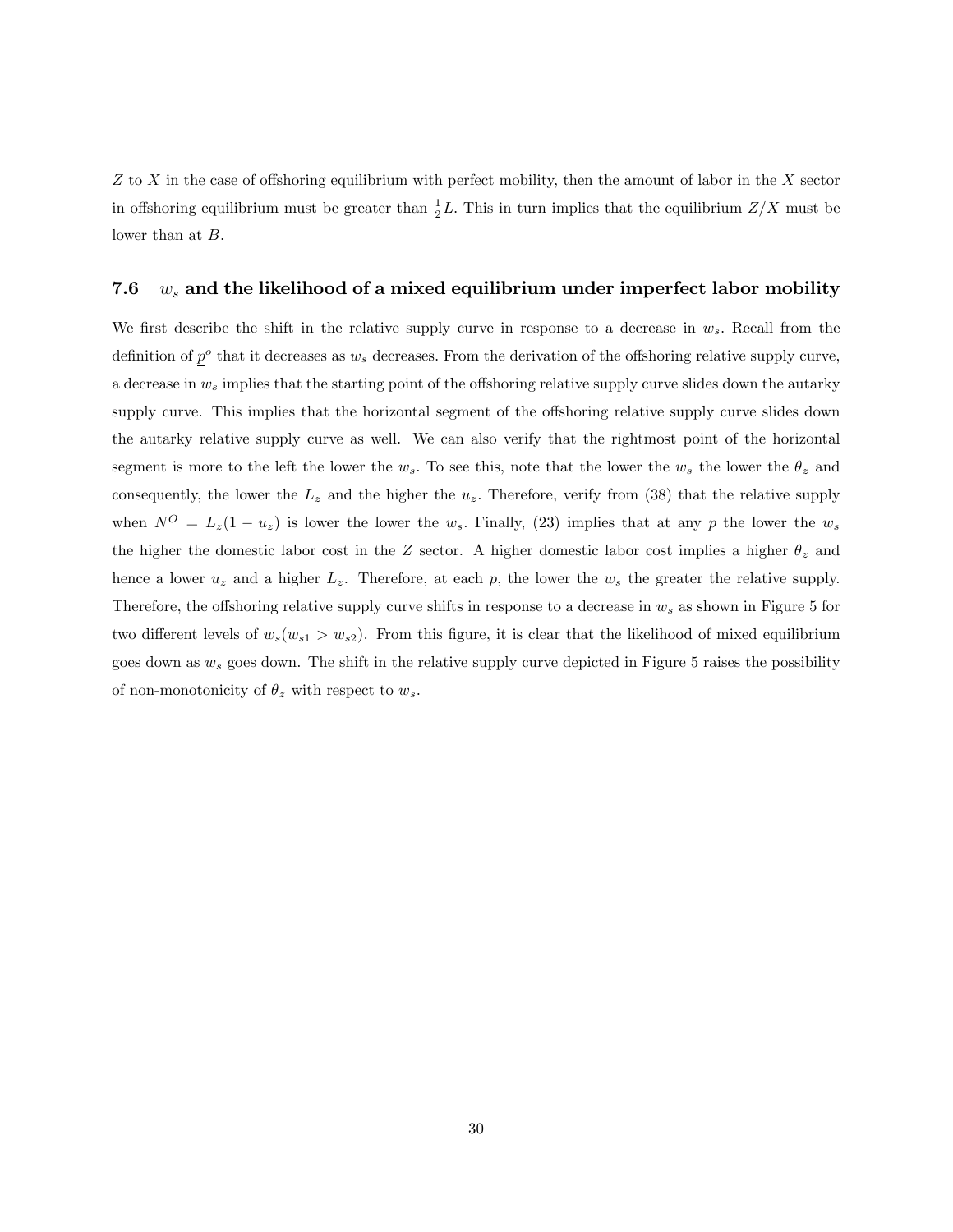

**Figure 1: Partial Equilibrium**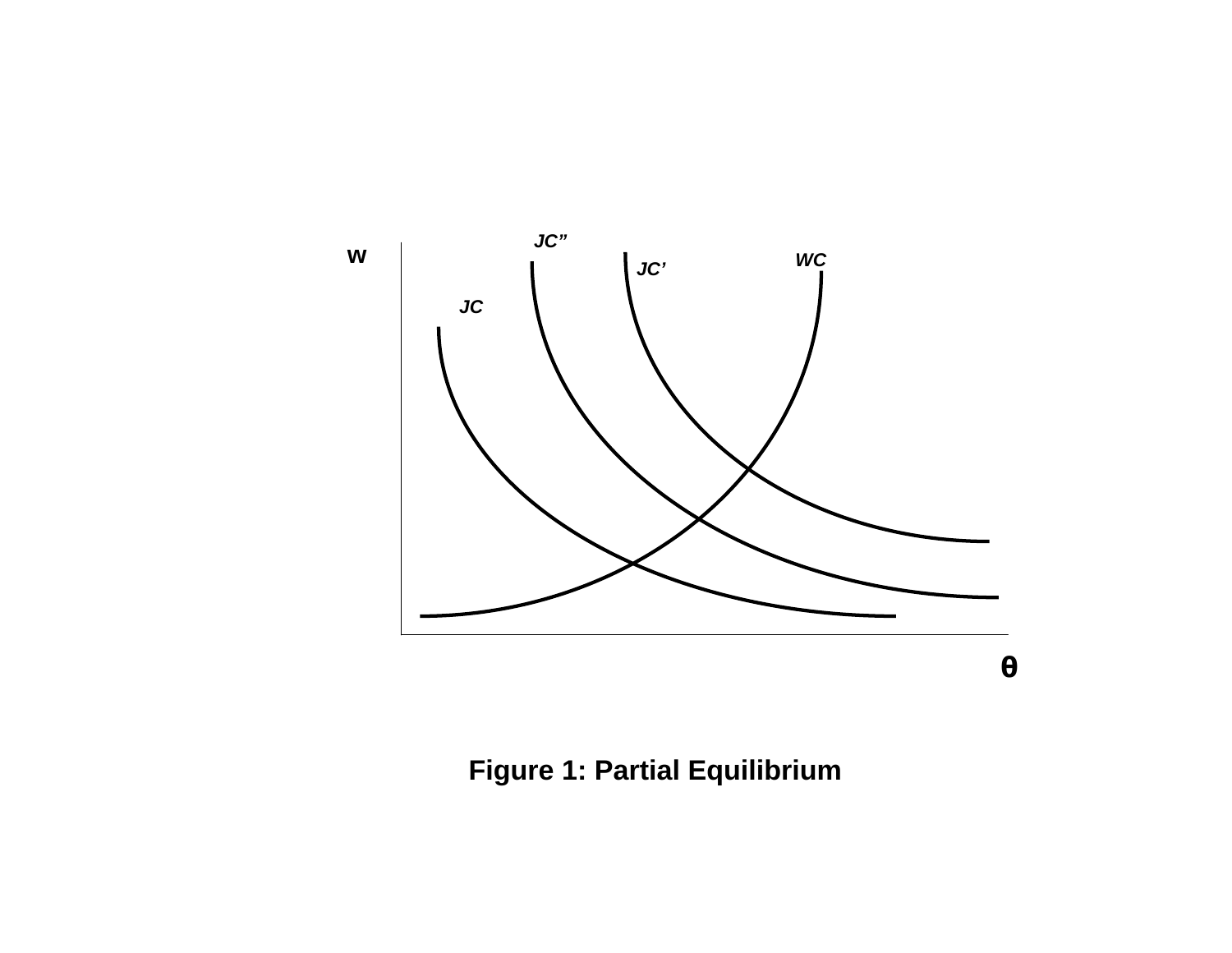



**Figure 2a: Equilibrium Prices Figure 2b: Autarky Equilibrium**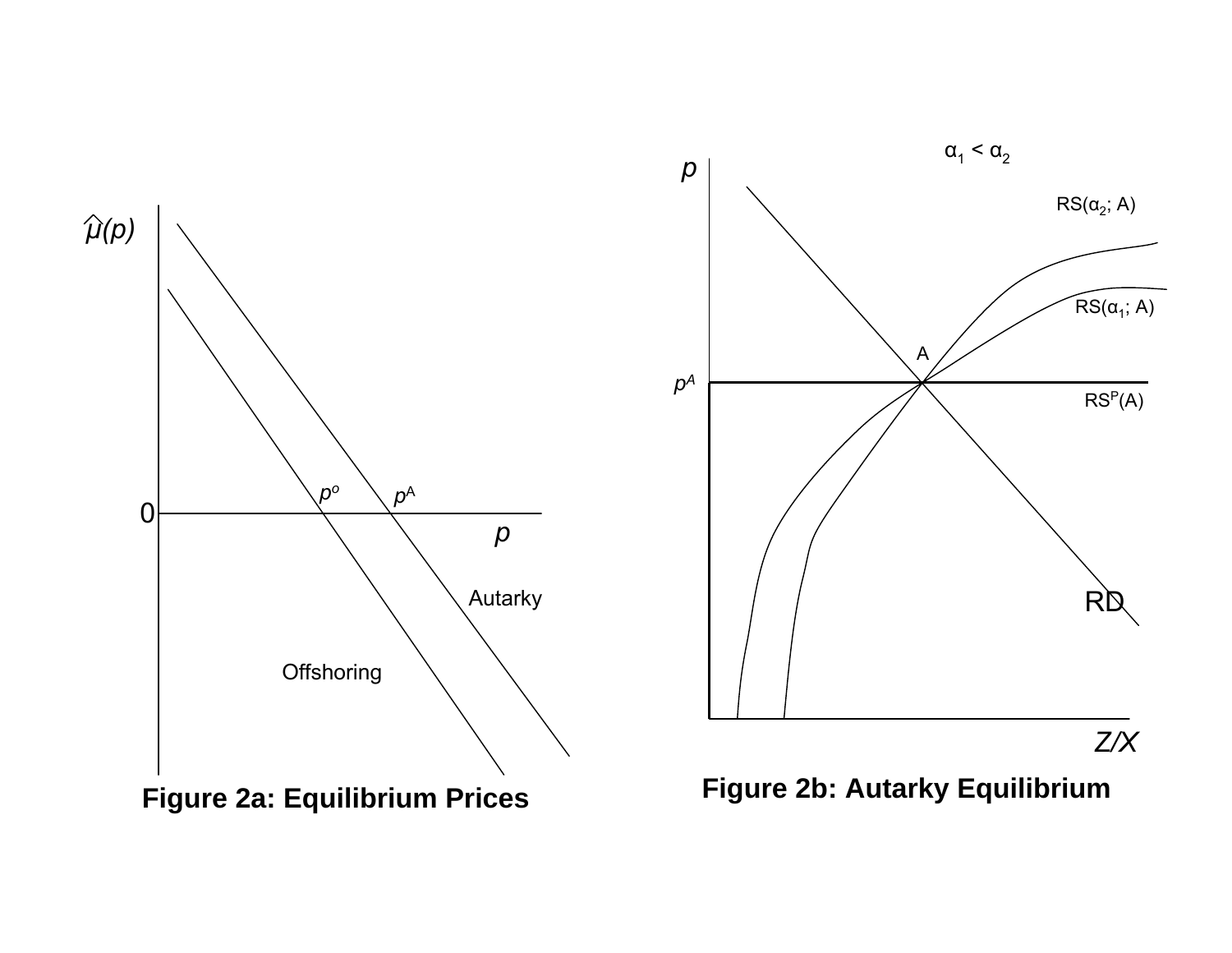

**Figure 3: Complete Offshoring Equilibrium**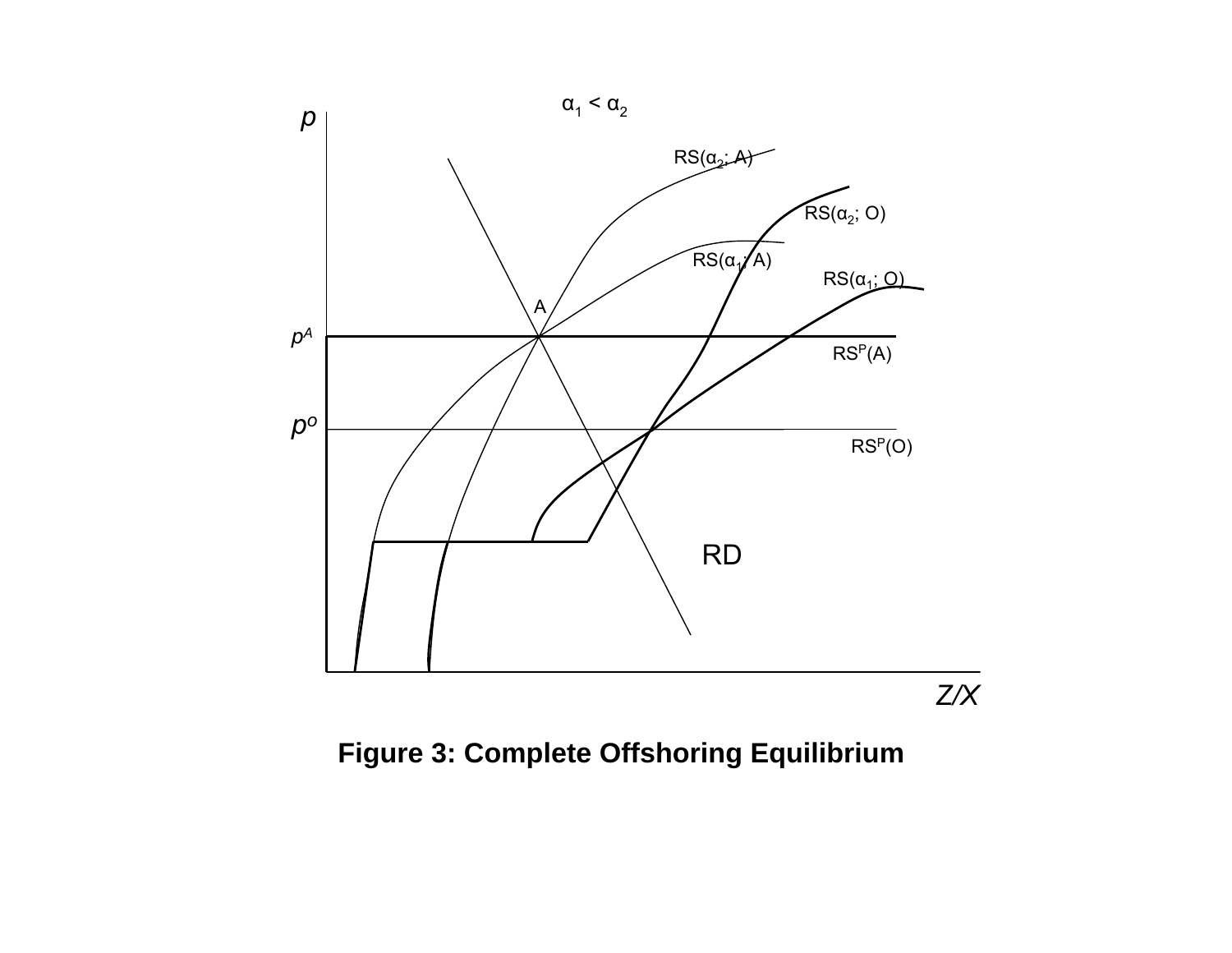

**Figure 4: Mixed Offshoring Equilibrium**